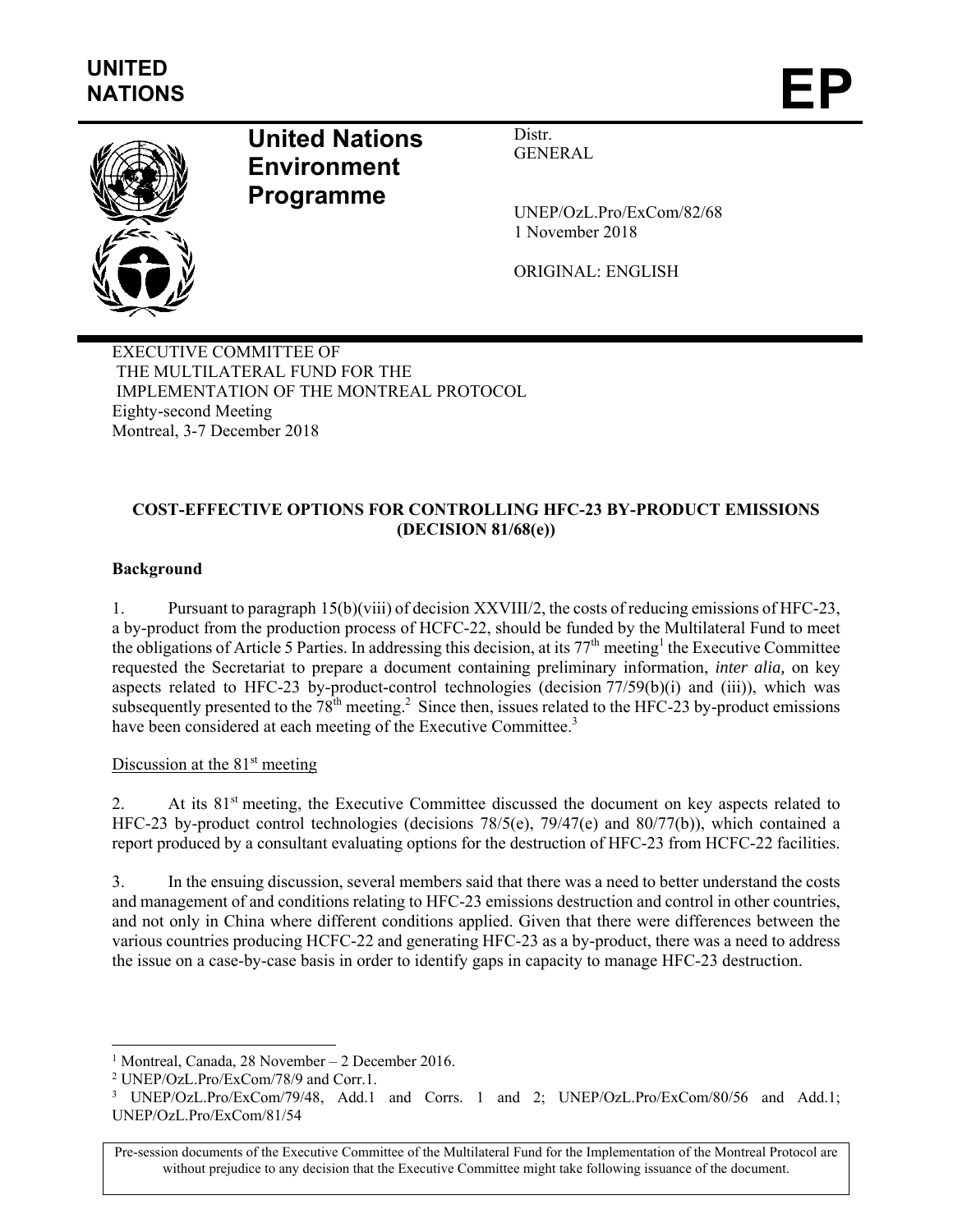4. In response to questions raised by members, the consultant said that no factory-by-factory analysis had been conducted, but data on the average production of all enterprises producing HCFC-22 and generating HFC-23 as a by-product in Argentina, China, India and Mexico had been examined. The report had found that, in HCFC-22 production lines with an on-site incineration facility, HFC-23 would be transferred through pipes, and any leaks would either not occur or could be fixed mechanically. For HCFC-22 plants that did not have the capacity to continuously destroy HFC-23, as long as such facilities had sufficient capacity to store compressed HFC-23, no HFC-23 would be emitted into the atmosphere. The most cost-efficient solution to extend the life of incinerators and reduce factory costs would be to have sufficient storage capacity and to run incinerators continuously at the level needed at each factory.

5. The Executive Committee established a contact group to further discuss the report. Subsequently, the Committee *inter alia* requested the Secretariat to prepare a document for the 82<sup>nd</sup> meeting, based on document UNEP/OzL.Pro/ExCom/79/48, on cost-effective options for controlling HFC-23 by product emissions, including information relevant to the cost of closure of HCFC-22 production swing plants, and options for monitoring, in light of the report by the consultant submitted to the  $81<sup>st</sup>$  meeting and other relevant reports (decision 81/68(a) and (e)).

6. In response to decision 81/68(e), the Secretariat has submitted the present document to the 82<sup>nd</sup> meeting.

#### Scope of the document

l

7. The document has been prepared based on the documents on key aspects of HFC-23 by-product control technologies submitted to the 79<sup>th</sup> and 81<sup>st</sup> meetings; information included in verification reports; information gathered during a site visit to one swing plant in an Article-5 country; Article 7 data reporting; and publicly available information. The document contains information on the level of HCFC-22 production and HFC-23 by-product generation, cost-effective options for controlling HFC-23 by-product emissions, information relevant to the cost of closure of HCFC-22 production swing plants, options for monitoring, and concludes with the Secretariat's recommendation.

- 8. The document includes two annexes:
	- (a) Annex I: an extract from document UNEP/OzL.Pro/ExCom/81/54, which summarizes the report of the independent consultant evaluating options for the destruction of HFC-23 from HCFC-22 facilities; and
	- (b) Annex II: an extract from Chapter 7 of the Report of the TEAP, May 2017, Volume 4: Assessment of the funding requirement for the replenishment of the Multilateral Fund for the period 2018-2020 on the methodology for determining funding for HFC-23 mitigation as of 2020.**<sup>4</sup>**

## **HCFC-22 level of production and HFC-23 by-product generation**

9. According to the data reported under Article 7 of the Protocol, 14 countries (seven Article 5 and seven non-Article 5 countries) produced HCFC-22 in 2017. The global HCFC-22 production in 2017 amounted to 895,459 metric tonnes (mt) as shown in Table 1.

<sup>&</sup>lt;sup>4</sup> Report of the Technology and Economic Assessment Panel. May 2017. Volume 4: Assessment of the funding requirement for the replenishment of the Multilateral Fund for the period 2018-2020 (Chapter 7).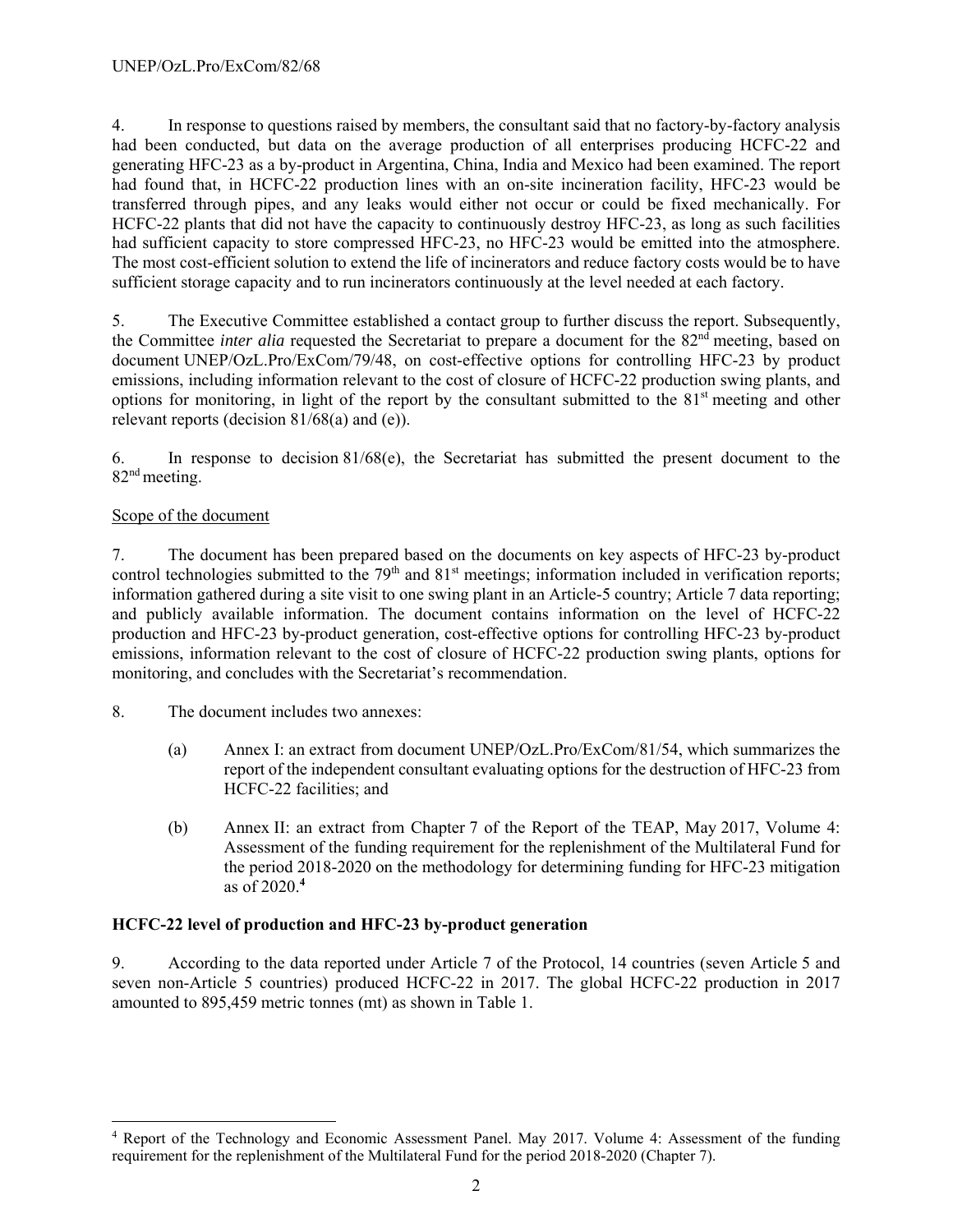| Country                        | 2009    | 2010    | 2011    | 2012    | 2013    | 2014    | 2015    | 2016    | 2017    |
|--------------------------------|---------|---------|---------|---------|---------|---------|---------|---------|---------|
| Argentina                      | 3,914   | 4,251   | 4.018   | 4,190   | 1.951   | 2,286   | 2.446   | 1.743   | 1,823   |
| China                          | 483,982 | 549,265 | 596,984 | 644,485 | 615,901 | 623.899 | 534,930 | 571,976 | 593,047 |
|                                |         |         |         |         |         |         |         |         | **      |
| Democratic People's Republic   | 504     | 498     | 480     | 521     | 579     | 526     | 498     | 451     | 451     |
| of Korea (the)                 |         |         |         |         |         |         |         |         |         |
| India                          | 47,657  | 47,613  | 48,477  | 48,178  | 40,651  | 54,938  | 53,314  | 56,959  | 64,509  |
| Mexico                         | 12.725  | 12.619  | 11.813  | 7.872   | 7,378   | 9,214   | 4.752   | 4,791   | 5,965   |
| Venezuela (Bolivarian          | 2.307   | 2,167   | 2,443   | 2,914   | 2,204   | 1,566   | 677     | 260     | 273     |
| Republic of)                   |         |         |         |         |         |         |         |         |         |
| Republic of Korea              | 6,913   | 7,634   | 7,262   | 5,704   | 6.673   | 6.833   | 7.180   | 7,344   | 7,587   |
| <b>Sub-total for Article 5</b> | 558,002 | 624,047 | 671,475 | 713,864 | 675,336 | 699,262 | 603,796 | 643,523 | 673,656 |
| countries                      |         |         |         |         |         |         |         |         |         |
| Non-article 5 countries        | 195,796 | 229,863 | 241,783 | 219,909 | 193,519 | 210.042 | 225,155 | 208,817 | 221,803 |
| Total                          | 753,798 | 853,910 | 913,258 | 933,773 | 868,856 | 909.304 | 828,952 | 852,340 | 895,459 |

**Table 1. Total\* HCFC-22 production for the period of 2009 to 2017 (mt) (Article 7 data)**

\*Total production includes all production for controlled and for feedstock uses, and does not subtract any HCFC-22 that may have been produced but subsequently destroyed.

\*\* As reported in the 2017 verification report, which is different from the total production reported under Article 7.

10. Based on HCFC-22 production reported under Article 7, and information on the HFC-23 by-product generation rate (*w* rate<sup>5</sup>), the amounts of HFC-23 are estimated and presented in Table 2.

| Country                                                              | -<br>Lines | $w (%)^a$         | 2013         | 2014            | 2015            | 2016         | 2017   |
|----------------------------------------------------------------------|------------|-------------------|--------------|-----------------|-----------------|--------------|--------|
| Argentina                                                            |            | 3.3               | $65^{\rm b}$ | 76 <sup>b</sup> | 81 <sup>b</sup> | 58           | 61     |
| China                                                                | 32         | $2.44^{\circ}$ .  | 17,129       | 17,351          | 13,604          | 13,949       | 13,966 |
|                                                                      |            | 2.36 <sup>d</sup> |              |                 |                 |              |        |
| Democratic People's                                                  |            | 1.49              | 11           | 8               |                 | $\mathbf{r}$ |        |
| Republic of Korea (the)                                              |            |                   |              |                 |                 |              |        |
| India                                                                | 6          | 2.94              | 1,196        | 1,616           | 1,568           | 1,675        | 1,897  |
| Mexico                                                               | 2          | 2.20              | 176          | 203             | 101             | 105          | 131    |
| Venezuela (Bolivarian                                                |            | 3.00              | 66           | 47              | 20              | 8            | 8      |
| Republic of)                                                         |            |                   |              |                 |                 |              |        |
| Republic of Korea                                                    |            | 3.00              | 200          | 205             | 204             | 220          | 228    |
| Sub-total for Article 5                                              | 43         |                   | 18,842       | 19,506          | 15,585          | 16,022       | 16,298 |
| countries                                                            |            |                   |              |                 |                 |              |        |
| Non-Article 5 countries                                              |            | 2.00              | 3.870        | 4,201           | 4.503           | 4.176        | 4,436  |
| Total                                                                |            |                   | 22,713       | 23,707          | 20,089          | 20,199       | 20,734 |
| <sup>a</sup> The HFC-23 by-product generation rate in 2016 and 2017. |            |                   |              |                 |                 |              |        |

**Table 2. Amounts of HFC-23 generated from HCFC-22 production (mt)** 

<sup>b</sup> The HFC-23 by-product generation rate for 2013-2015 is 3.32 per cent based on the data provided in UNEP/OzL.Pro/ExCom/82/69.

<sup>c</sup> The HFC-23 by-product generation rate for 2016.

<sup>d</sup> The HFC-23 by-product generation rate for 2017.

11. The amounts of HFC-23 by-product generated for 2013-2015 are described in paragraph 12 of document UNEP/OzL.Pro/ExCom/79/48. The amounts for 2016 and 2017 are explained below:

- (a) For Argentina, the *w* rate of 3.32 per cent was based on information provided by the HCFC-22 production facility in that country; $6$
- (b) For China, the *w* rates reported in the verification reports submitted in line with the Agreement on the HCFC production phase-out management plan (HPPMP). The amounts of HFC-23 are measured in some plants through meters; where no meters are installed, the

l

<sup>&</sup>lt;sup>5</sup> The generation rate  $w$  is the mass of HFC-23 generated per metric tonne of HCFC-22 produced, expressed as a percentage.

<sup>6</sup> UNEP/OzL.Pro/ExCom/82/69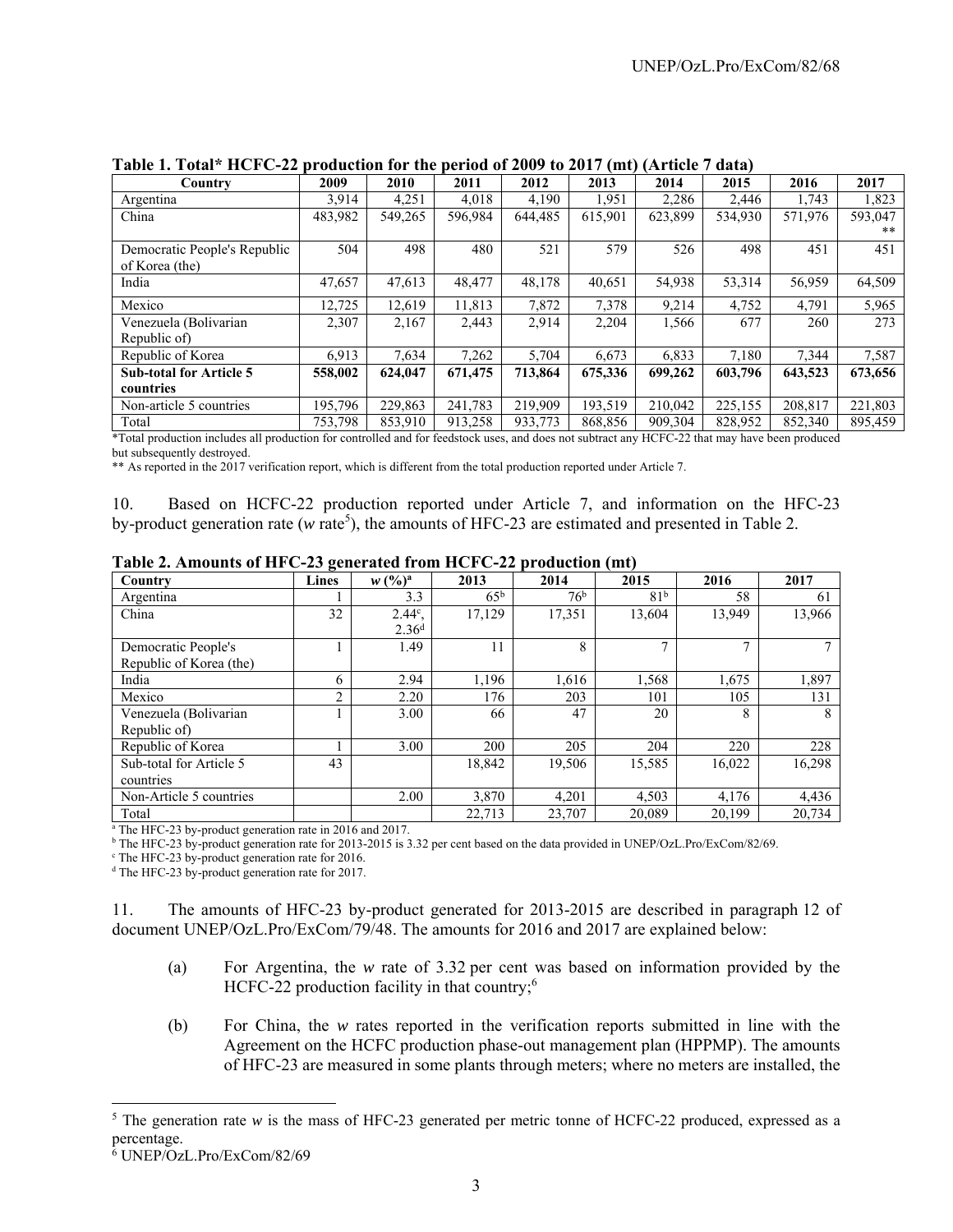amounts of HFC-23 are estimated using *w* rate of 3 per cent. The *w* rate has been decreasing in the last few years, with an average of 2.36 per cent in 2017;

- (c) For the Democratic People's Republic of Korea, the *w* rate reported by the Government for 2015 was applied to 2016 and 2017;
- (d) For India, the *w* rate was based on the average data from the CDM monitoring reports;
- (e) For Mexico, the *w* rate reported by the Government for 2015 was applied to 2016 and 2017;
- (f) For the Republic of Korea and for Venezuela (Bolivarian Republic of) the *w* rate of 3.00 per cent was used in the absence of data; and
- (g) For all non-Article 5 countries, the *w* rate of 2.00 per cent was used in the absence of data.

#### **Cost-effective options for controlling HFC-23 by-product emissions**

12. Options for controlling emissions of HFC-23 by-product include on-site destruction, off-site destruction, conversion, and closure of the HCFC-22 production line.<sup>7</sup> The most cost-effective option for controlling HFC-23 by-product emissions will depend on site-specific factors. Closure of HCFC-22 swing plants would both permanently eliminate emissions of HFC-23 by-product and of HCFC-22, thereby providing both ozone and climate benefits.

#### **Information relevant to the cost of closure of HCFC-22 production swing plants**

13. Although a general cost model for production closure has not been developed, the CFC and HCFC production closure projects so far approved may provide a useful reference.

14. During CFC phase-out, the Executive Committee approved six multi-year agreement projects to phase out the production of Group I substances in six Article 5 countries. The total production phased out amounted to 82,626 mt. The overall cost-effectiveness (CE) of those closure projects, including the additional funding provided for the accelerated phase-out for some of the plans, ranges from US \$2.88/kg to US \$3.86/kg, with an average CE of US \$3.45/kg as shown in Table 3.

|                                    | .                    | <b>Funding</b> | CE        | No of production lines |           |
|------------------------------------|----------------------|----------------|-----------|------------------------|-----------|
| Country                            | <b>Baseline</b> (mt) | (USS)          | (US S/kg) | Swing                  | Non-swing |
| Argentina                          | 2,745.30             | 10,600,000     | 3.86      |                        |           |
| China                              | 47,003.90            | 160,000,000    | 3.40      | $0^*$                  | 18        |
| Democratic People's Republic of    | 414.99               | 1,421,400      | 3.43      | $\theta$               |           |
| Korea (the)                        |                      |                |           |                        |           |
| India                              | 22,632.40            | 85,170,000     | 3.76      |                        |           |
| Mexico                             | 11,042.30            | 31,850,000     | 2.88      | ◠                      |           |
| Venezuela (Bolivarian Republic of) | 4,786.90             | 16,500,000     | 3.45      |                        |           |
| Total                              | 88,625.79            | 305,541,400    | 3.45      | 8                      | 20        |

**Table 3. CE of CFC production phase-out projects** 

 $\overline{\phantom{a}}$ 

\* Based on the Agreement between the Government of China and the Executive Committee on the phase-out of CFC production contained in Annex IV of document UNEP/OzL.Pro/ExCom/27/48. It was identified that one CFC production line has been retrofitted to CFC/HCFC-22 swing line. Based on the Agreement for HCFC production phase-out management plan, this line will not be compensated under the HPPMP

 $^7$  The Parties have not yet approved any destruction technologies for HFC-23. The Parties are considering information on destruction technologies for controlled substances at the Thirtieth Meeting of the Parties. The Secretariat is unaware of any current feedstock uses of HFC-23. Capture and use for controlled uses is expected to result in the eventual release of emissions of HFC-23, thus delaying rather than avoiding such emissions.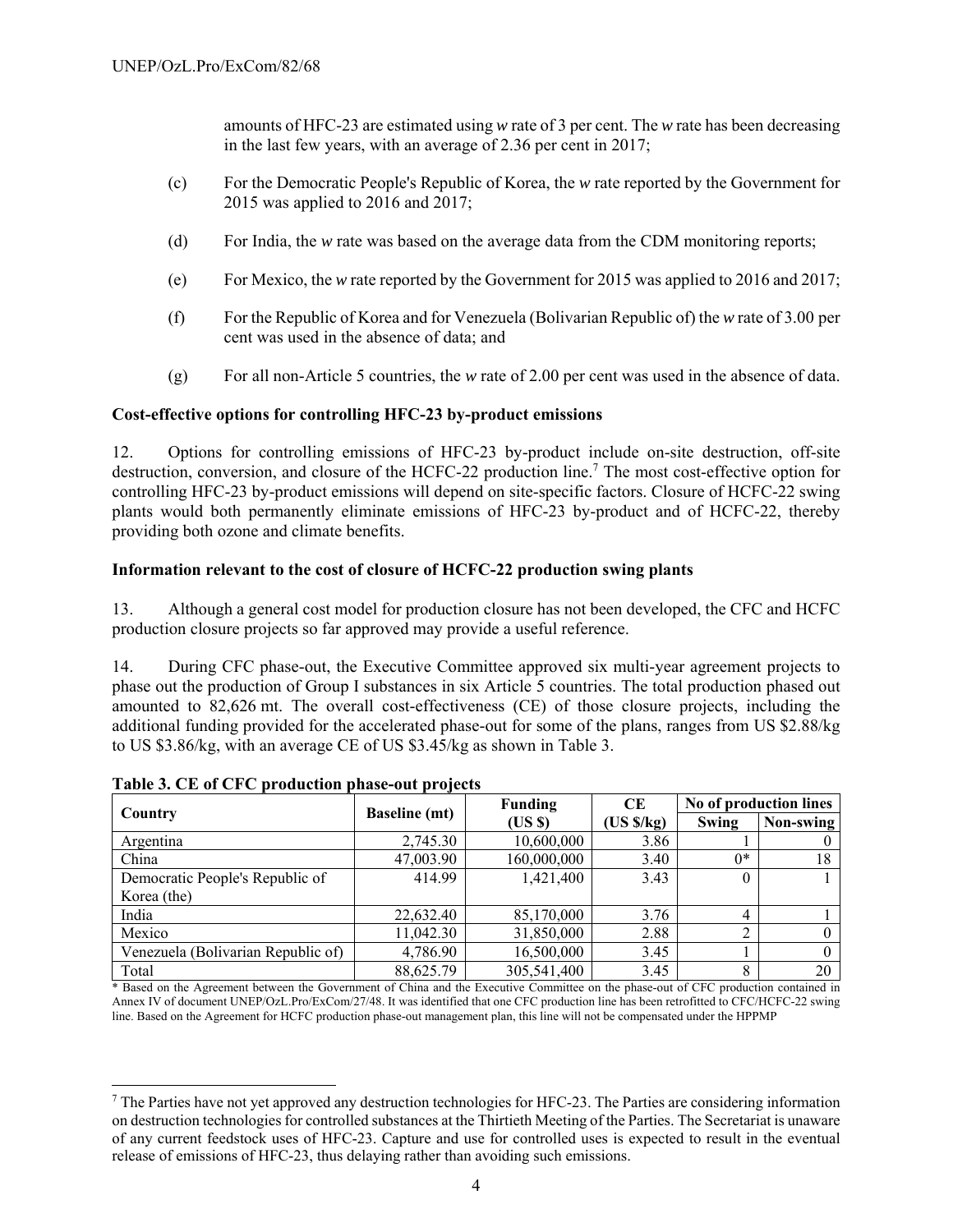15. Based on the Agreements between the governments concerned and the Executive Committee, swing plants are not eligible under the HCFC production phase-out.

16. The total compensation for the HPPMP for China provided for funding of up to US \$385 million, including all project costs, for the phase-out of 445,888 mt of HCFCs. The overall CE is calculated at US \$0.86/kg.

17. The most cost-effective option for compensation for HCFC-22 swing plants to comply with the HFC-23 by-product control obligations of the Kigali Amendment will depend on a variety of factors, including whether the swing plant has an on-site destruction facility; the remaining lifetime of the swing plant and of the destruction facility, if one is present; the level of production of HCFC-22 in light of the Montreal Protocol phase-out schedule; the level of compensation provided for closure; the HFC-23 by-product generation rate; if there is an on-site destruction facility that is in dis-use, the incremental costs associated with re-starting that destruction facility; the level of IOCs for the continued operation of the destruction facility or of off-site destruction, and other factors.

18. The Executive Committee decided to consider possible cost-effective options for compensation for HCFC-22 swing plants to allow for compliance with the HFC-23 by-product control obligations of the Kigali Amendment (decision 79/47(c)). Accordingly, the Executive Committee could consider closure among the possible cost-effective options, and therefore, the CE from previous approved production phaseout projects could provide a reference for the level of compensation of HCFC-22 swing plants. In light of the information on the level of HCFC-22 production provided in Table 1, the HFC-23 by-product generated during this production, and the CE in approved projects for CFC and HCFC production phase-out, the cost of closure of the HCFC-22 production swing plants can be estimated, accordingly.

19. The Secretariat compared the cost of HFC-23 by-product emission control through swing plant closure and on-site incineration, using the CE of the previously approved production phase-out projects and the range of IOCs estimated by the independent consultant for a 400 mt/yr and an 800 mt/yr destruction facility (i.e., between US \$1.80/kg and US \$4.37/kg) in document UNEP/OzL.Pro/ExCom/81/54. For reference, Table 4 provides the break-even point between closure and continued operation of the destruction facility at swing plants in India and Mexico based on:

- (a) For India: the 2017 production of HCFC-22;<sup>8</sup> a by-product generation rate of 2.94 per cent; and assuming the same CE for closure as for the CFC production phase-out (i.e., US \$3.76/kg), the break-even point ranges between 29 and 71 years. Using the CE of the China HCFC production phase-out of US \$0.86/kg, the break-even point ranges between seven and 16 years; and
- (b) For Mexico: the 2017 production of HCFC-22; a by-product generation rate of 2.20 per cent; and assuming the same CE for closure as for the CFC production phase-out (i.e., US \$2.88/kg), the break-even point ranges between 30 and 73 years. Using the CE of the China HCFC production phase-out of US \$0.86/kg, the break-even point ranges between nine and 22 years.

1

<sup>&</sup>lt;sup>8</sup> The 2017 production includes HCFC-22 produced at a new, integrated production line used exclusively for feedstock. That production line is not a swing plant; however, the Secretariat is unable to exclude that production as only aggregated data is available.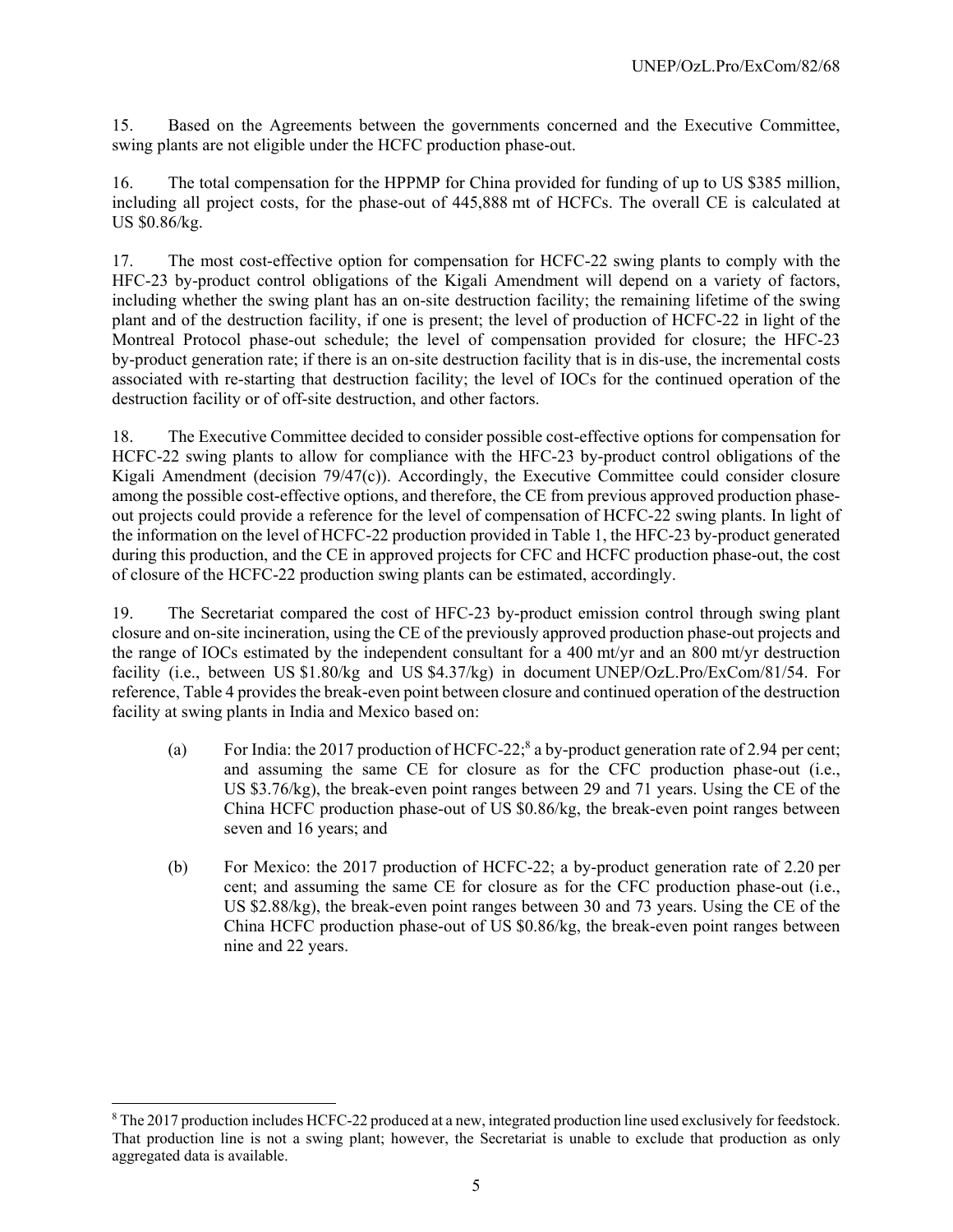|        | $CE$ of closure (US $\frac{s}{kg}$ ) | <b>Break-even</b> (years) |                    |  |  |  |
|--------|--------------------------------------|---------------------------|--------------------|--|--|--|
|        |                                      | <b>IOC</b> (US \$1.80/kg) | IOC (US \$4.37/kg) |  |  |  |
| India  | 3.76                                 |                           | $\gamma$ o         |  |  |  |
|        | 0.86                                 | ιn                        |                    |  |  |  |
| Mexico | 2.88                                 | $\mathbf{z}$              |                    |  |  |  |
|        | 0.86                                 | $\sim$<br>∠∠              |                    |  |  |  |

| Table 4. Break-even point between closure and continued operation of destruction facilities* |  |  |  |
|----------------------------------------------------------------------------------------------|--|--|--|
|                                                                                              |  |  |  |

\* Assuming (constant) 2017 production.

20. The Secretariat did not assess break-even points for the facilities in the Democratic People's Republic of Korea and Venezuela (Bolivarian Republic of) as, to the best of the Secretariat's knowledge, those facilities do not have a destruction facility; moreover, the production line in the Democratic People's Republic of Korea is not a swing plant. Similarly, costs for facilities in China are not provided as those plants are not swing-plants and compensation for closure is already being addressed under the HPPMP. Document UNEP/OzL.Pro/ExCom/82/69 provides a detailed assessment of the costs of different HFC-23 by-product control options for the HCFC-22 swing plant in Argentina.

21. The break-even points provided in Table 4 are for reference only as they do not take into account national circumstances or circumstances that may be relevant to specific production facilities. For example, the break-even point is based on constant 2017 production. In both cases considered, the break-even point extends beyond the 2025 compliance obligation. As the 2017 production for both India and Mexico would be above the 2025 compliance obligation, production would either have to be reduced or the HCFC-22 used for feedstock. The Secretariat did not take into consideration the capacity of the destruction facility at each swing plant as that data was not available; however, the IOCs are expected to vary with capacity and extent of utilization of that capacity. Moreover, the Secretariat did not take into consideration the technology used by each destruction facility. For example, the destruction facility in Mexico uses plasma arc technology; IOCs for such technology are expected to be higher than for the fluor technology described in document UNEP/OzL.Pro/ExCom/81/54.

#### **Options for monitoring**

22. The guidelines for reporting emissions of greenhouse gases (GHGs) developed by the International Panel on Climate Change (IPCC) under the UNFCCC, and the methodology to monitor HFC-23 from the Clean Development Mechanism (CDM) have been described in document UNEP/OzL.Pro/ExCom/79/48. Therefore, this document will describe the current practices for monitoring HFC-23 emissions under the implementation of the HPPMP for China.

23. Under the Agreement with the Executive Committee for stage I of the HPPMP, the Government of China agreed to make best efforts to manage HCFC production and associated by-product production in HCFC plants in accordance with best practices. In order to monitor the impact of the implementation of the above activities, the Executive Committee requested that the World Bank's verification report should provide estimates of inadvertent emissions of HFC-23 and other by-products (decision 72/44(b)). The verifications conducted for 2013 through 2017 have included the relevant information on HFC-23 emission in the 16 HCFC-22 producers covered by the HPPMP. The three most recent verification report, for 2015, 2016 and 2017, document the progress made by the Government of China in reducing HFC-23 emissions, in line with regulations issued by the Government: the per cent HFC-23 by-product that was incinerated increased from 45 per cent in 2015, to 93 per cent in 2016, and to 98 per cent in 2017.

24. During the verification, data on HFC-23 by-production from HCFC-22 production and the handling of HFC-23 is reviewed for each producer. The data on the amounts of HFC-23 generated, destroyed, vented, sold and stored are collected, verified and presented in the yearly production verification report for each facility. Total by-production of HFC-23 from HCFC-22 process is determined based on the verifiable records, by the amounts transferred to the on-site CDM incinerator or HFC-23 recovery system; the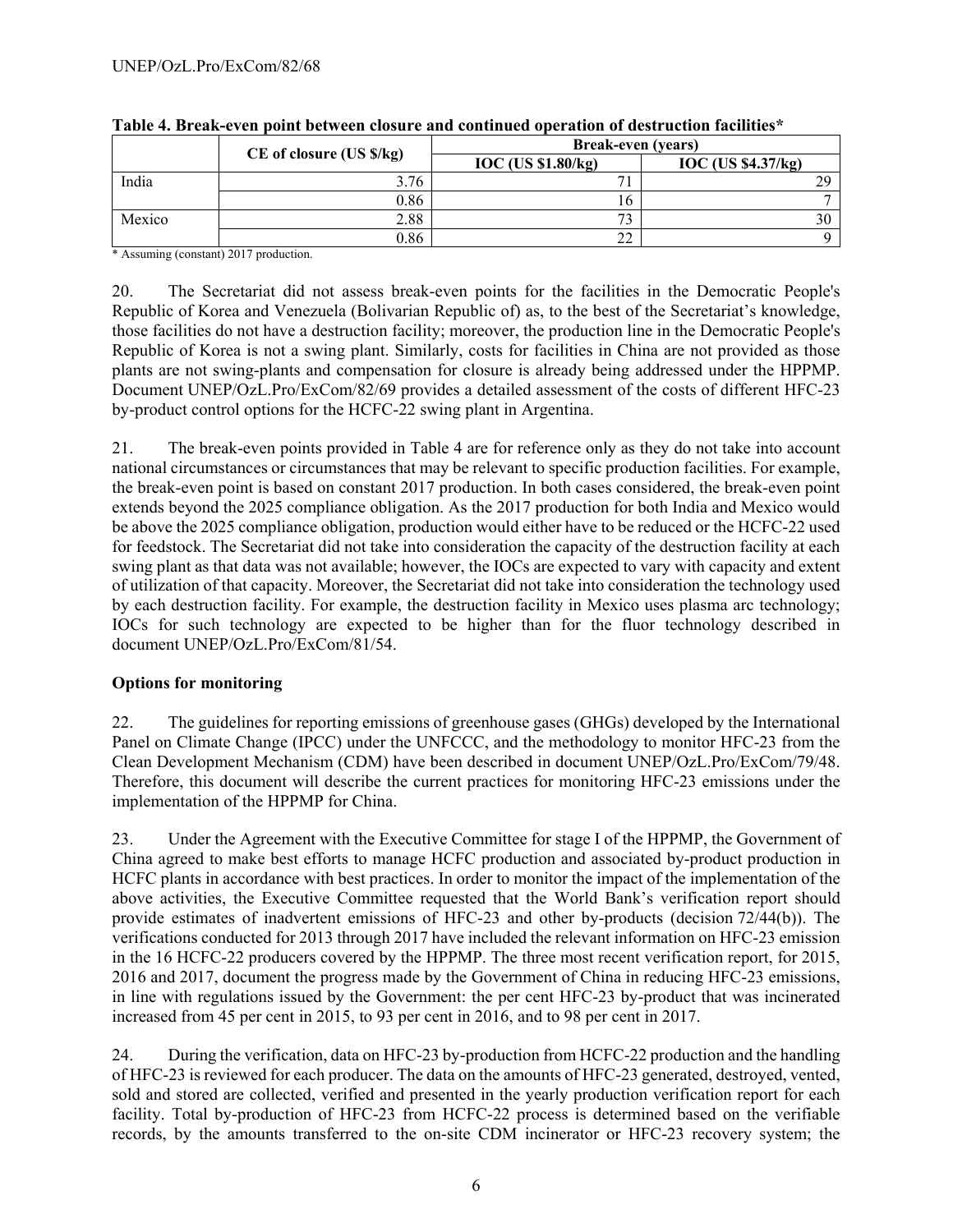amounts sold are verified from financial records. Where specific measurement records are not available, an assumption of HFC-23 ratio of 3 per cent is used for estimating the overall generation of HFC-23.

25. The Secretariat notes that all HCFC-22 production facilities seek to minimize fugitive emissions as such emissions would reduce the quantity of HCFC-22 they can sell, and would therefore represent a financial loss to the enterprise. Similarly, while processes used to separate HFC-23 from the HCFC-22 stream before destruction will not result in 100 per cent separation, production facilities will seek to maximize the separation efficiency to minimize losses of HCFC-22. Moreover, independent of technical feasibility, paragraph 6 of Article 2J of the Kigali Amendment specifies destruction of HFC-23 by-product "to the extent practicable," so it is not clear that perfect separation would be required under the Kigali Amendment. Other than atmospheric observations, the Secretariat is unaware of any analytic instrument that could be used to monitor fugitive emissions of HFC-23 from a distance.

26. A recent scientific publication<sup>9</sup> estimated HFC-23 emissions based on atmospheric observations. Emissions of HFC-23 were at a maximum in 2014 and then gradually decreased in 2016. The Secretariat notes that the gradual decrease is less than would be expected given the data in Table 2 of the present document and the reductions in emissions indicated in paragraph 23, though additional observations may clarify this issue as the scientific publication only included emission estimates through 2016.

#### **Recommendation**

1

27. The Executive Committee may wish to note the document on cost-effective options for controlling HFC-23 by-product emissions (decision 81/68(e)), contained in document UNEP/OzL.Pro/ExCom/82/68.

 $9$  Simmonds et al., "Recent increases in the atmospheric growth rate and emissions of HFC-23 (CHF<sub>3</sub>) and the link to HCFC-22 (CHClF2) production," Atmos. Chem. Phys., 18, 4153–4169, 2018. https://doi.org/10.5194/acp-18-4153- 2018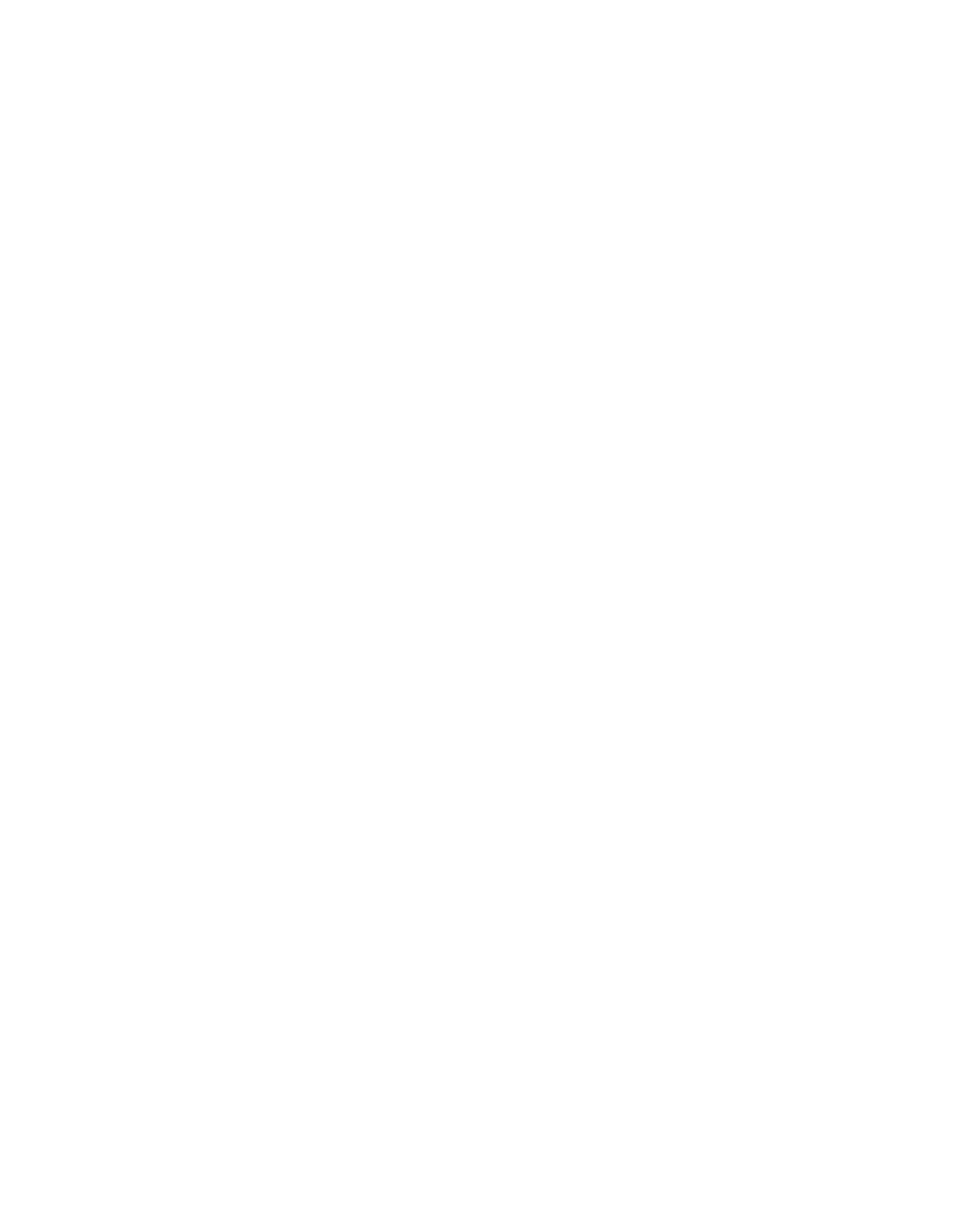#### **Annex I**

#### **COST-EFFECTIVE OPTIONS FOR CONTROLLING HFC-23 BY-PRODUCT EMISSIONS**  Extract from document UNEP/OzL.Pro/ExCom/81/54 (paras. 7-18)

*Cost of incineration at an on-site destruction facility* 

- 7. The main conclusions of the consultant's evaluation are as follows:
	- (a) A conservative estimate of the total fixed capital costs of a new incinerator installed mid-2017 in Eastern Central China ranges between US \$9 million for a 400 metric tonnes (mt)/yr incinerator to US \$27.1 million for a 2,400 mt/yr incinerator. The lower-bound estimate for this same range is between US \$6.3 million and US \$18.5 million. Those costs are inclusive of all expected costs associated with the purchase and installation of a new incinerator, from permits, insurance and security, to procuring, shipping and installing the equipment, to all the costs associated with the start up and operation of the incinerator for at least 72 hours;
	- (b) Operating costs vary based on the capacity and extent of utilization of that capacity, varying between US \$4.37/kg to US \$1.45/kg as shown in Table 1.

|                      |                               | On-site incinerator capacity (mt/yr) |                               |                              |                              |                              |                              |                              |  |
|----------------------|-------------------------------|--------------------------------------|-------------------------------|------------------------------|------------------------------|------------------------------|------------------------------|------------------------------|--|
|                      | 400                           |                                      | 800                           |                              | 1.600                        |                              | 2.400                        |                              |  |
| Per cent utilization | Lower-<br>bound<br>(US \$/kg) | Upper-<br>bound<br>(US \$/kg)        | Lower-<br>bound<br>(US \$/kg) | Upper-<br>bound<br>(US S/kg) | Lower-<br>bound<br>(US S/kg) | Upper-<br>bound<br>(US S/kg) | Lower-<br>bound<br>(US S/kg) | Upper-<br>bound<br>(US S/kg) |  |
| 100                  | 2.22                          | 2.63                                 | 1.80                          | 2.13                         | 1.55                         | 1.81                         | 1.45                         | 1.68                         |  |
| 75                   | 2.66                          | 3.21                                 | 2.10                          | 2.55                         | 1.77                         | 2.12                         | 1.63                         | 1.94                         |  |
| 50                   | 3.54                          | 4.37                                 | 2.71                          | 3.37                         | 2.21                         | 2.74                         | 2.01                         | 2.47                         |  |

**Table 1: Upper- and lower-bound estimated operating costs as function of capacity and extent of utilization for on-site incinerators** 

- (c) Operating costs for existing incinerators are likely to be lower than those estimated for the case of a new incinerator. Such costs would likely be closer to the lower-bound estimates provided in the report, noting that specific costs can only be assessed based on site-specific characteristics; and
- (d) The costs to start-up a facility that is currently in disuse are estimated to be US \$575,000 and comprise new acid-resistant refractory, new equipment purchases and installation, new instrument probes, and an upgraded distributed control system. Those costs could vary based on the capacity of the incinerator and site-specific conditions.

*Cost of incineration at an off-site destruction facility* 

- 8. The main conclusions of the consultant's evaluation are as follows:
	- (a) Costs to construct and operate a new, stand-alone incinerator are higher than for an on-site incinerator given the need for additional equipment (e.g., receiving facilities for HFC-23 to be destroyed) and the loss of synergy-related benefits, including those related to labor, supplies, overhead, and other costs;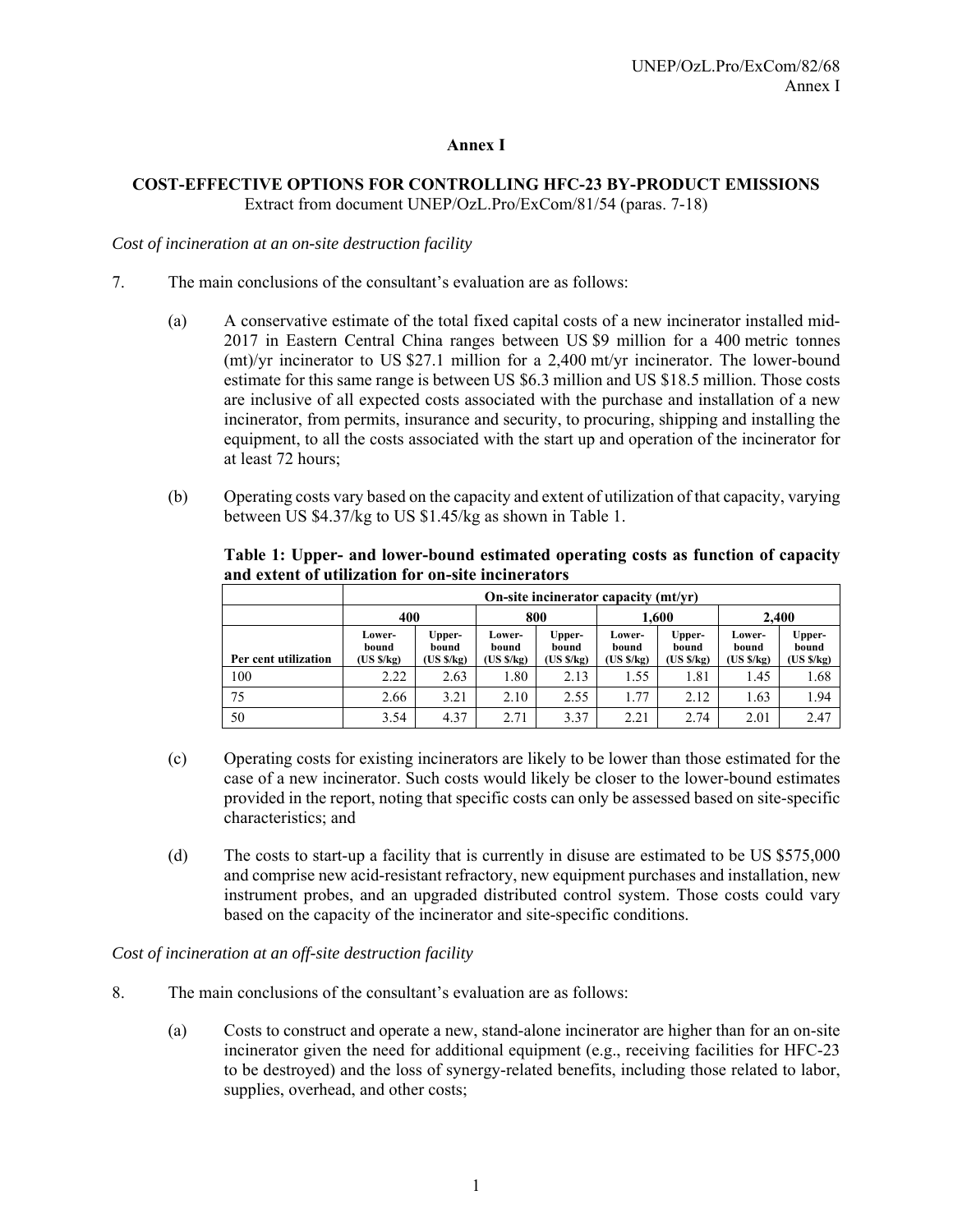- (b) A conservative estimate of the total fixed capital costs of a new, stand-alone incinerator installed mid-2017 in Eastern Central China ranges between US \$12.1 million for a 400 mt/yr incinerator to US \$34.5 million for a 2,400 mt/yr incinerator. The lower-bound estimate for this same range is between US \$8.8 million and US \$24.5 million; and
- (c) As in the case of an on-site destruction facility, operating costs vary based on the capacity and extent of utilization of that capacity, varying between US \$5.59/kg to US \$1.56/kg as shown in Table 2. Operating costs in Table 2 are inclusive of collection, transportation to the off-site facility, and incineration; i.e., those costs are the total costs to the HCFC-22 producer.

**Table 2: Upper- and lower-bound estimated operating costs as function of capacity and extent of utilization for off-site incinerators** 

|                      |                              | Off-site incinerator capacity (mt/yr) |                                                               |      |                              |                              |                              |                              |  |  |  |
|----------------------|------------------------------|---------------------------------------|---------------------------------------------------------------|------|------------------------------|------------------------------|------------------------------|------------------------------|--|--|--|
|                      | 400                          |                                       | 800                                                           |      |                              | 1.600                        | 2.400                        |                              |  |  |  |
| Per cent utilization | Lower-<br>bound<br>(US S/kg) | Upper-<br>bound<br>(US \$/kg)         | Upper-<br>Lower-<br>bound<br>bound<br>(US \$/kg)<br>(US S/kg) |      | Lower-<br>bound<br>(US S/kg) | Upper-<br>bound<br>(US S/kg) | Lower-<br>bound<br>(US S/kg) | Upper-<br>bound<br>(US S/kg) |  |  |  |
| 100                  | 2.81                         | 3.24                                  | 2.11                                                          | 2.45 | 1.71                         | 1.98                         | 1.56                         | 1.80                         |  |  |  |
| 75                   | 3.45                         | 4.02                                  | 2.52                                                          | 2.97 | 1.99                         | 2.35                         | 1.79                         | 2.10                         |  |  |  |
| 50                   | 4.73                         | 5.59                                  | 3.33                                                          | 4.01 | 2.54                         | 3.08                         | 2.23                         | 2.71                         |  |  |  |

*Cost of destroying HFC-23 by-product through irreversible transformation and other new technologies* 

9. Four technologies were assessed: pyrolysis of HFC-23 into carbonyl fluoride  $(COF<sub>2</sub>)$ ; iodization of HFC-23 into trifluoroiodomethane  $(CF_3I)$ ; conversion to HCFC-22, vinylidene difluoride (VDF), or TFE and hexafluoropropylene  $(HFP)$ ;<sup>2</sup> and chemical reaction with hydrogen and carbon dioxide.<sup>3</sup> Costs for the former three technologies could not be assessed as those technologies are still in the research stage. For the latter, the technology provider did not provide the needed information and limited information is publicly available to estimate costs. In particular, the consultant was not able to independently assess the operating costs suggested by the technology provider, nor was the consultant able to estimate the capital costs of the necessary equipment; both of those costs would determine the payback period of the technology relative to an incinerator. However, the consultant was able to assess the possible revenues from the technology based on publicly available information on the price of chemicals that would be produced through the conversion process. The consultant estimates that the potential annual revenue from the conversion of 900 mt of HFC-23 would be approximately US \$565,000.

publications/Observer%20Publications/Treatment%20of%20HFC-23%20by%20conversion%20-

%20Han%20Wenfeng.pdf

1

publications/Observer%20Publications/The%20Creation%20and%20Recovery%20of%20Valuable%20Organic%20 Halides%20From%20the%20HFC-23%20-%20Lew%20Steinberg.pdf

<sup>1</sup> http://conf.montreal-protocol.org/meeting/oewg/oewg-39/events-

publications/Observer%20Publications/Effective%20Technologies%20for%20Conversion%20of%20HFC-23%20- %20Quan%20Hengdao.pdf

<sup>2</sup> http://conf.montreal-protocol.org/meeting/oewg/oewg-39/events-

<sup>3</sup> http://conf.montreal-protocol.org/meeting/oewg/oewg-39/events-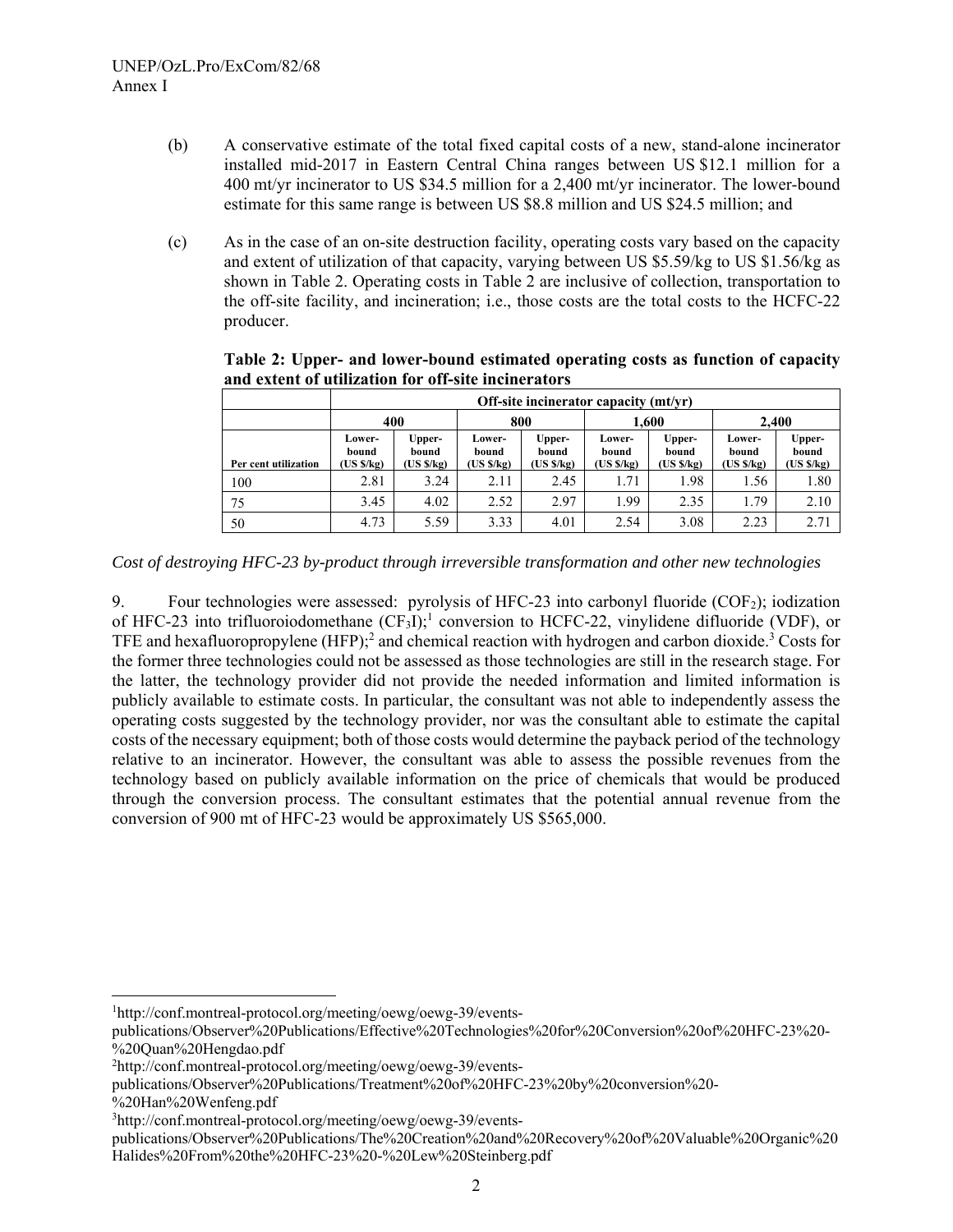*Costs and measures to optimize the HCFC-22 production process to minimize the HFC-23 by-product and maximize the collection of HFC-23 by-product* 

10. While specific measures to minimize the generation of HFC-23 by-product and maximize its collection will depend on site-specific requirements, three process changes were identified that could be applicable to HCFC-22 production facilities:

- (a) Improvements to the HCFC-22 product distillation column, including replacing the column tray internals with structured packing, operating the column at a lower pressure and condenser temperature, and increasing the reflux ratio, reducing the amount of HCFC-22 carry over in the HFC-23 stream from 8 per cent to 3 per cent;
- (b) Convert the HCFC-22 reactor to plug flow to increase mixing of the hydrogen fluoride (HF) with chloroform, and thereby enhance selectivity, resulting in a reduced HFC-23 by-product generation rate of approximately 1.75 per cent; and
- (c) Convert from a one-stage to a three-stage HCFC-22 reactor, resulting in a reduced HFC-23 by-product ratio of approximately 1.4 per cent. Reducing the HFC-23 by-product below 1.4 per cent would require research and development, particularly for new catalysts.

11. Costs of the above measures will vary based on the specific HCFC-22 production facility. As production facilities need to regularly replace equipment that reaches the end of its useful life, a facility would want to compare the additional costs of the measures with the benefits of their implementation when selecting the replacement equipment. Distillation columns are expected to be replaced approximately every ten years, and it is expected that columns with structured packing would be selected given the increased revenue from improved separation and the reduced maintenance costs. Reactor lifetimes range from 10 to 15 years. In selecting a new reactor, a production facility would compare the difference in cost between a three-stage and a one-stage reactor with the benefits associated with improved selectivity toward HCFC-22. For example, a 0.5 per cent increase in selectivity toward HCFC-22 at a facility producing 27,000 mt/yr of HCFC-22 can be expected to generate additional revenue of approximately US \$300,000 per year when the price of HCFC-22 is US \$2.20/kg.

12. The Secretariat was not able to undertake a detailed review of the summary of the investigation on reducing HFC-23 by-product ratio using best practices submitted by the World Bank on 10 March 2018 by the time of finalization of the present document. However, the following observations are relevant:

- (a) The total capacity of China's 22 HFC-23 destruction facilities (comprising 16 incinerators, three plasma arc incinerators, and three superheated steam facilities) is 22,000 mt/yr. On average, the capacity of a destruction facility is  $1,000$  mt/yr. The Secretariat notes that some of the destruction facilities are on stand-by; of the 20,960 mt/yr capacity installed in 2016, 17,810 mt/y was in operation and 2,750 mt/yr was on stand-by. There is sufficient HFC-23 destruction capacity in China to destroy all HFC-23 by-product given HCFC-22 production levels and capacity in the country;
- (b) The theoretical findings provided in the summary are consistent with those provided in the report of the consultant. In particular, key factors in determining the HFC-23 by-product generation rate include construction details of the reactor, the distillation column, the process conditions, and the mixing status in the reactor; lowering the liquid level in the reactor can substantially reduce the HFC-23 by-product generation rate without additional equipment investment and energy consumption. While those findings are consistent with those of the consultant, the consultant's proposal to convert to a three-stage reactor is likely to be a more effective means of achieving the same result as increasing the height to radius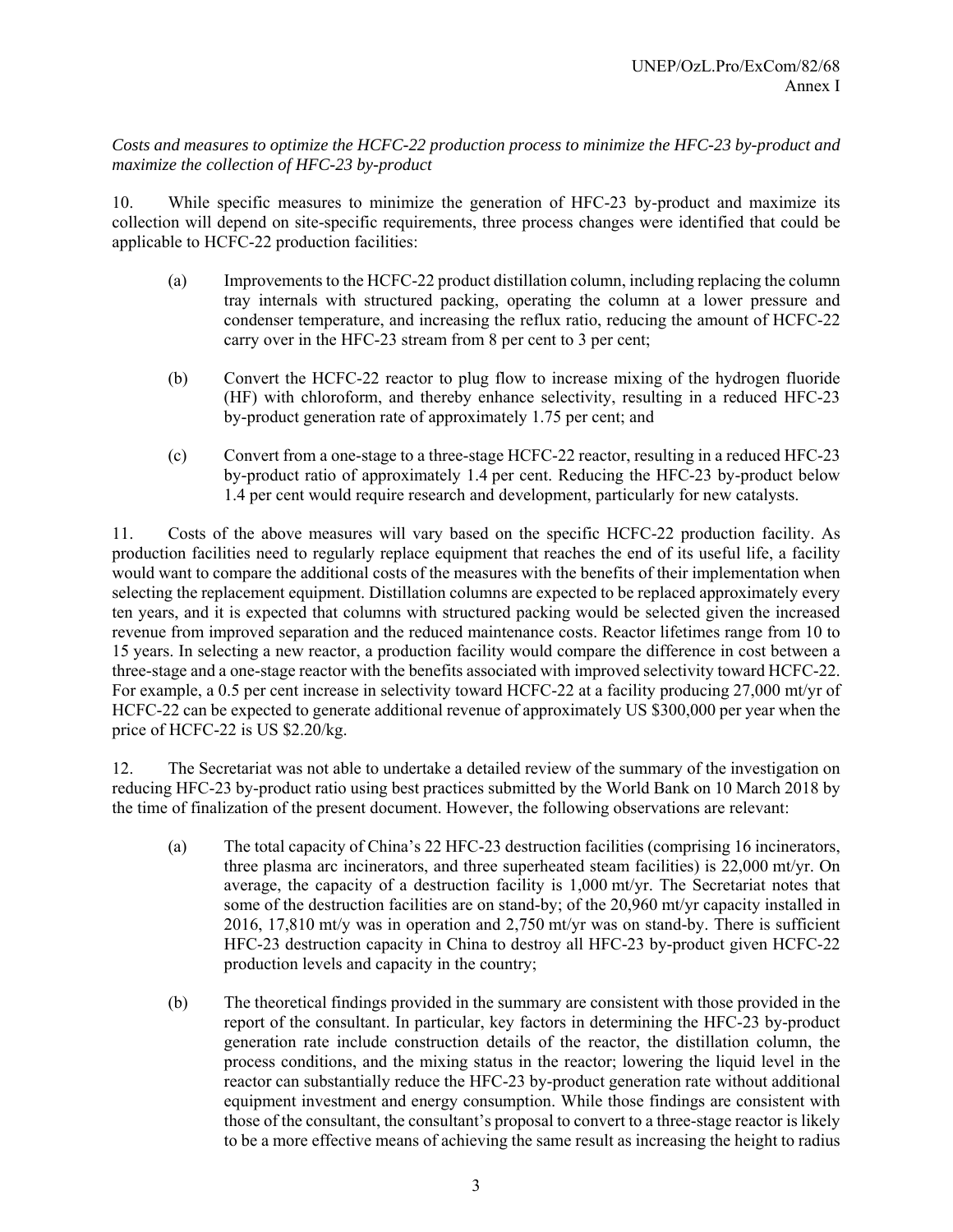ratio of the reactor as proposed in the summary report by the World Bank. In particular, a three-stage reactor is expected to further decrease the liquid level in the reactor and further increase the degree of mixing and uniformity of HF in the reactor, thereby further reducing the HFC-23 by-product generation rate; and

(c) All the measures identified in the summary have a cost below US \$1 million. For the facility noted above (i.e., facility producing  $27,000$  mt/yr of HCFC-22 with a 0.5 per cent increase in selectivity toward HCFC-22), this suggests a payback period of less than four years.

#### *Costs of different monitoring and verification methods*

13. The consultant recommended that the clean development mechanism (CDM) "Approved baseline and monitoring methodology AM0001/Version 06.0.0" be used to monitor the destruction of HFC-23 by-product. The costs of the monitoring have been included in the estimated costs noted above.

14. An independent verification should be performed by an independent third party with no conflicts of interest; the verifier would need access to plant operating data and financial books of HCFC-22/HFC-23 producers and destroyers. The cost of that verification would be additional to the estimated costs noted above.

#### *Costs of different destruction technologies*

15. The consultant assessed five destruction technologies: plasma radio frequency arc torch, firedheater thermal oxidation furnaces, horizontal rotary-fired oxidation kiln, cement kiln oxidation, and high-temperature steam thermal decomposition:

- (a) Plasma arc technology has excellent destruction efficiency but has the highest cost of the technologies assessed and would be best suited for small-scale destruction facilities. Operating costs are expected to be approximately US \$3/kg. A facility that destroys approximately 100 mt/yr would be expected to need to invest approximately US \$2.5 million in capital costs to enable the destruction of HFC-23;
- (b) Fired-heater thermal oxidation furnace has excellent destruction efficiency and is expected to be the second highest cost technology, with operating costs of approximately US \$2.40/kg. A facility that destroys approximately 100 mt/yr would be expected to need to invest approximately US \$1.7 million in capital costs to enable the destruction of HFC-23;
- (c) Horizontal rotary-fired oxidation kilns and cement kilns are well-commercialized and are expected to be among the most cost-effective destruction technologies; however, the destruction efficiency is expected be lower (approximately 99 per cent). Operating costs are expected to be approximately US  $\frac{1}{k}$ . A facility that destroys approximately 100 mt/yr would be expected to need to invest approximately US \$0.5 million in capital costs to enable the destruction of HFC-23. Those costs would principally be associated with purchasing and installing the necessary equipment to receive containers with HFC-23 to be destroyed, transferring the HFC-23 to a storage tank, and feeding the HFC-23 into the kiln; and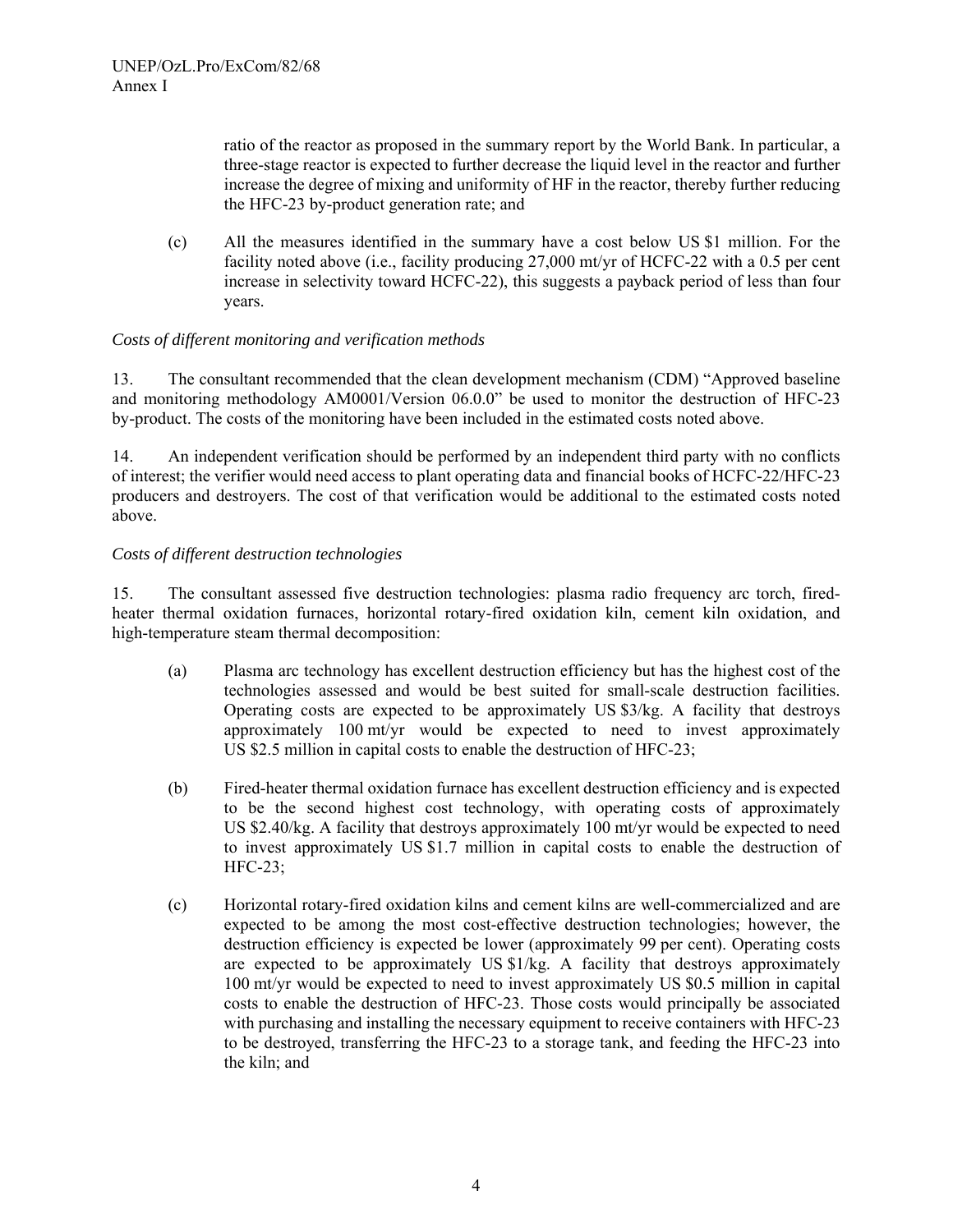(d) High-temperature steam thermal decomposition has excellent destruction efficiency. While there are three such facilities in operation in China, there is limited information on the costs, so those could not be assessed; however, it is expected that the costs could be lower than for a fired-heater thermal oxidation furnace.

16. HCFC-22 production facilities that have low levels of production, and therefore low quantities of HFC-23 by-product to be destroyed, that do not intend to continue production for feedstock uses, and that either do not have an on-site destruction facility or the facility is in disuse, could face substantially higher costs of HFC-23 destruction relative to production facilities with high volumes of HFC-23 by-product to be destroyed at an on-site facility.

17. The Secretariat notes that the Parties have not yet approved any technologies for destruction of HFC-23. If the Parties were to approve the use of destruction technologies with a destruction and removal efficiency below 99.99 per cent, (perhaps for a limited period of time), this could allow those facilities to use the more cost-effective destruction technologies identified, such as cement kiln oxidation and horizontal rotary-fired oxidation kiln, prior to phasing out their HCFC-22 production.

#### *Comparison of costs with previous estimates*

18. Based on the analysis of CDM data undertaken by the Secretariat at the  $79<sup>th</sup>$  meeting,<sup>4</sup> the incremental cost of the reported consumables and waste of the destruction facility were always found to be below US \$1/kg. However, that cost did not include maintenance, labour, costs associated with monitoring, or other expenses that may affect the IOC of destruction. Therefore, the Secretariat considered the incremental cost of the reported consumables and waste to represent a lower bound on the IOC. The costs estimated by the consultant, which are higher, are inclusive of all costs associated with the destruction of HFC-23, ranging from procuring and installing the equipment, to fees associated with construction, such as permits and insurance, to all operating costs, including consumables, wastewater treatment, monitoring, and process and cooling water. In line with Executive Committee practice and decisions, taxes and depreciation were excluded. The conservative estimate presented by the consultant includes 25 per cent in contingencies, and installation costs account for approximately 35 per cent of the fixed costs, including running the incinerator for at least 72 hours to demonstrate performance. Those costs are higher than typically found in projects submitted to the Multilateral Fund as they represent a conservative (upper-bound) estimate.

 $\overline{\phantom{a}}$ 

<sup>4</sup> UNEP/OzL.Pro/ExCom/79/48; 79/48/Add.1; 79/48/Corr.1; and 79/48/Corr.2.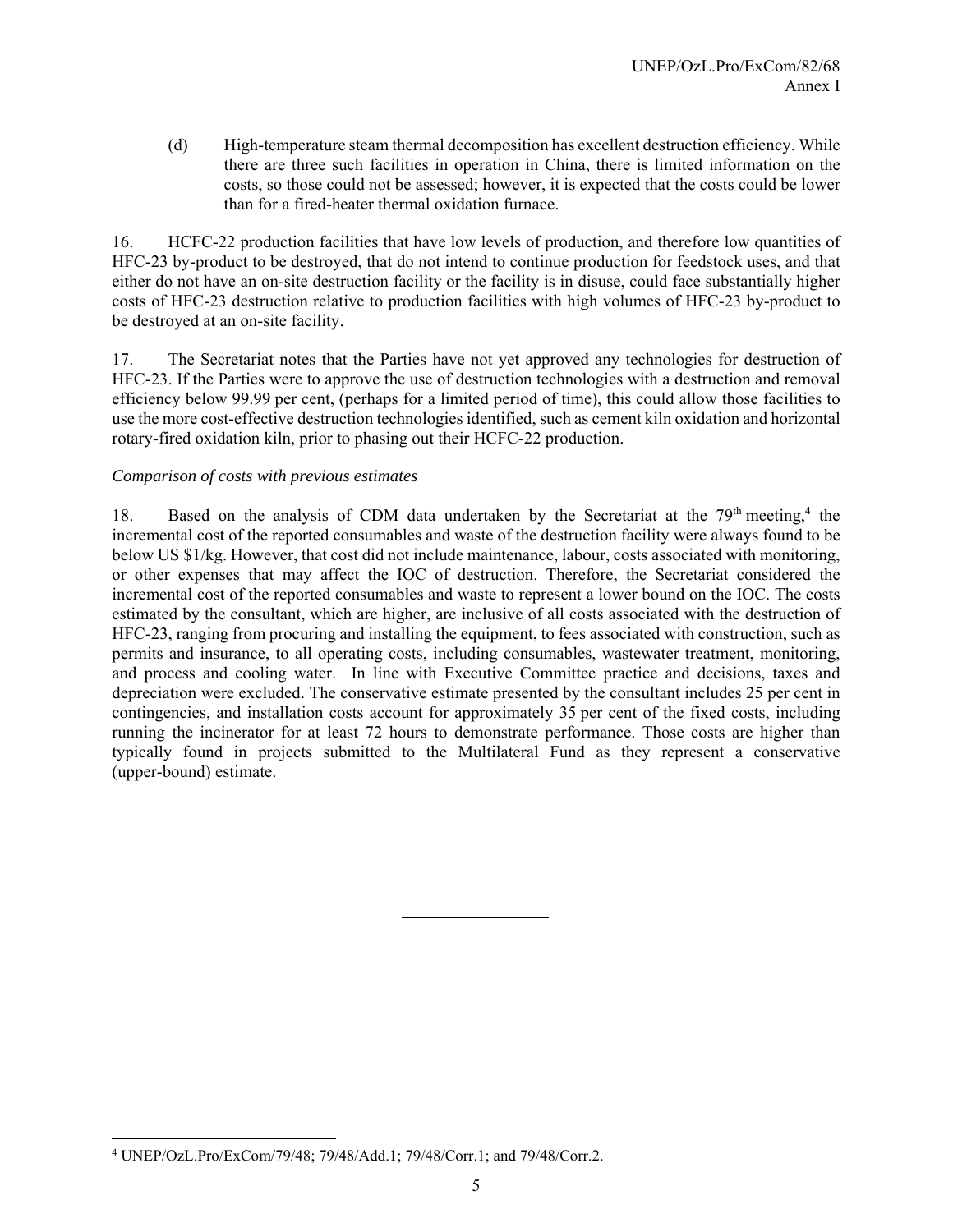## **7 Methodology for determining funding for HFC-23 mitigation as of 2020**

## **7.1 Introduction**

In the Kigali Amendment, HFC-23 has been added to the list of controlled (HFC) substances in Annex F, Group II. This Group II has been formed because HFC-23 is thought to fulfil a minor role in HFC consumption for emissive uses, however, it is largely produced in HCFC-22 production processes, where it is produced as a by-product that has often been vented to the atmosphere. It should not be misunderstood however that a certain small production of HFC-23 is used to form blends (such as R-508) which are used (and are essential because of no competitive or alternative refrigerants or blends) in very low temperature freezing equipment, furthermore, it is used in fire protection; both are emissive uses. There might also be some feedstock use for HFC-23.

The larger portion of the HFC-23 vented to the environment comes from the HCFC-22 production processes where HCFC-22 is produced for both emissive uses and for feedstock production. In non-Article 5 production processes the emission of HFC-23 is avoided via mitigation, i.e. the incineration of the byproduct gas and the re-use or neutralization of the HF so obtained. The percentage of the HFC-23 formed in the total amount of gas produced (HCFC-022 and HFC-23) is maximum 4%, where this percentage can be reduced by optimising the process and by suitable use of regularly replaced catalysts; percentages in the order of 1.2-1.4% have been given in case of this optimization. Some of this optimisation has been applied in non-Article 5 HCFC-22 production plants, followed by collection and incineration of HFC-23.

Table 7-1 gives an overview of the Article 7 UNEP reported data related to HCFC-22 production during the period 2008-2015 for non-Article 5 and Article 5 feedstock and emissive uses.

HCFC-22 feedstock production in non-Article 5 parties did not decrease during 2008-2015, there has been an increasing trend in Article 5 parties (however, with one exception, which is for the year 2015). Production for emissive uses is decreasing since before the year 2008 in non-Article 5 parties and since the year 2012 in Article 5 parties (with a maximum of almost 412,000 tonnes in 2012).

| Table 7-1 Production of HCFC-22 for feedstock and emissive uses in Non-Article 5 and Article 5           |
|----------------------------------------------------------------------------------------------------------|
| parties, period 2008-2015 (UNEP Article 7 reporting) (in this case all Article 5 parties are considered, |
| <i>including the Republic of Korea</i> )                                                                 |
|                                                                                                          |

| Production of HCFC-22 for feedstock and emissive uses 2008-2015 (metric tonnes) |        |        |             |        |        |        |        |        |  |  |
|---------------------------------------------------------------------------------|--------|--------|-------------|--------|--------|--------|--------|--------|--|--|
| Year                                                                            | 2008   | 2009   | <b>2010</b> | 2011   | 2012   | 2013   | 2014   | 2015   |  |  |
| Non-Article 5 emissive                                                          | 117621 | 74226  | 61372       | 47214  | 36609  | 28733  | 29700  | 19806  |  |  |
| Article 5 emissive                                                              | 330078 | 371418 | 379105      | 379925 | 411634 | 330071 | 341666 | 287774 |  |  |
| Total emissive                                                                  | 447699 | 445644 | 440477      | 427139 | 448243 | 358804 | 371367 | 307580 |  |  |
|                                                                                 |        |        |             |        |        |        |        |        |  |  |
| Non-Article 5 feedstock                                                         | 173957 | 120824 | 164588      | 186190 | 177301 | 159496 | 177178 | 199576 |  |  |
| Article 5 feedstock                                                             | 170916 | 173098 | 221761      | 263482 | 261815 | 323996 | 330910 | 293156 |  |  |
| Total feedstock                                                                 | 344872 | 293923 | 386349      | 449671 | 459116 | 483491 | 508088 | 492733 |  |  |

As mentioned, HFC-23 is a by-product in all HCFC-22 production given in Table 7-1. Article 5 production for emissive and feedstock use was about 580 ktonnes in 2015.

Figure 7-1 and 7-2 show feedstock, emissive use and total HCFC-22 production for all parties as well as for Article 5 parties only.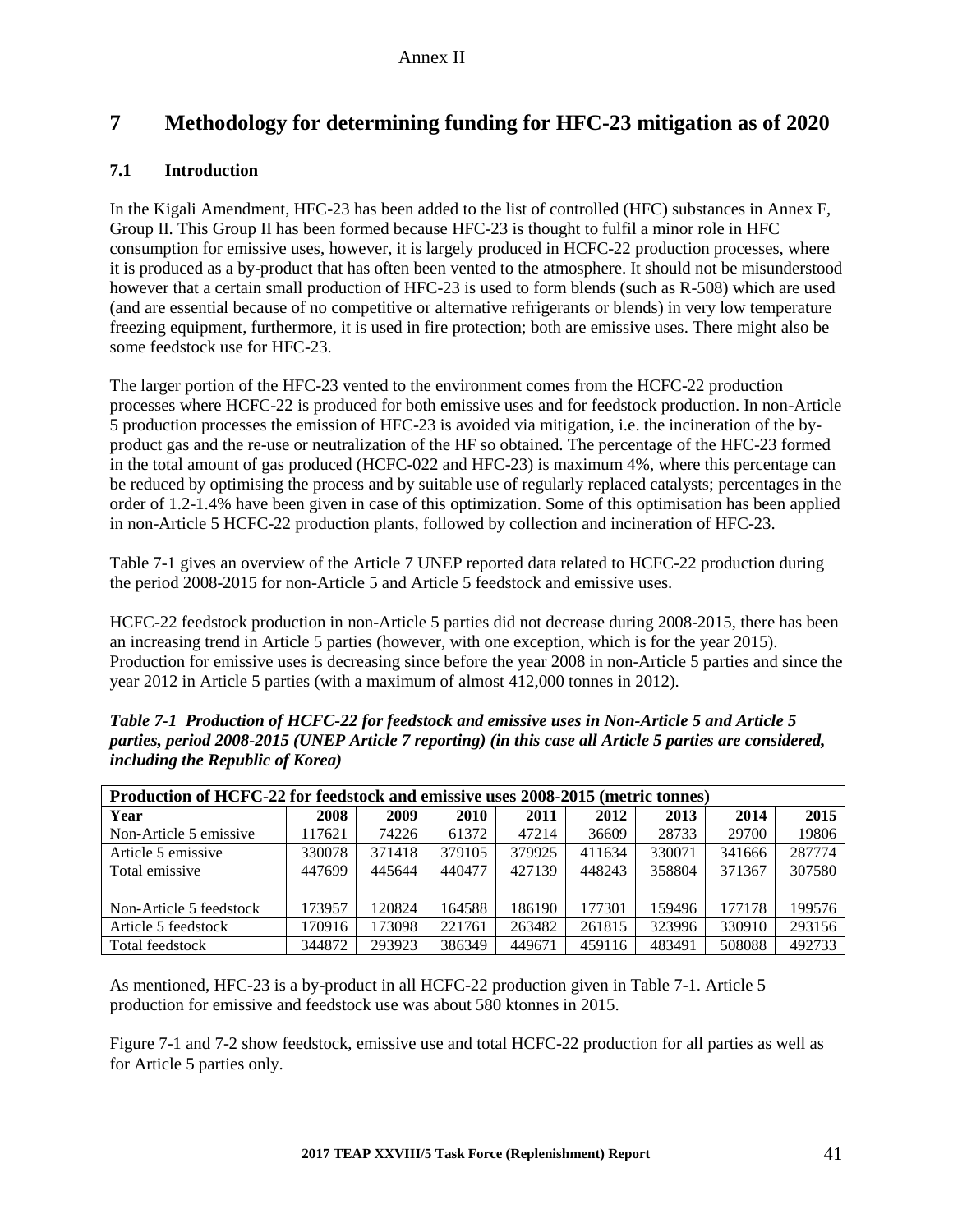

*Fig. 7-1 HCFC-22 production for feedstock, emissive uses and total, for 2008-2015, as reported under Article 7 by all non-Article 5 and Article 5 parties* 



*Fig. 7-2 HCFC-22 production for feedstock, emissive uses and total, for 2008-2015, as reported under Article 7 by all Article 5 parties* 

From Figures 7-1 and 7-2 it can be concluded that emissive use production is clearly decreasing, there is an upward trend for feedstock, however not that much during 2013-2015. The growth in feedstock production is difficult to forecast, it might be smaller than thought in the past, very much related to forecasts for PTFE use. For total HCFC-22 production in Article 5 parties, there may be a certain growth in feedstock production during the next 5 years, but the maximum of the year 2012 is not likely to be achieved. HCFC-22 is also used to make HFC-125 in e.g., China, although alternative production technologies may reduce its competitiveness.

With regard to the HFC-23 substance, the Kigali Amendment stipulates that:

 Each party manufacturing Annex C, Group I, or Annex F substances shall ensure that for the twelve-month period commencing on 1 January 2020, and in each twelve-month period thereafter, its emissions of Annex F, Group II substances generated in each production facility that manufactures Annex C, Group I, or Annex F substances are destroyed to the extent practicable using technology approved by the parties in the same twelve-month period;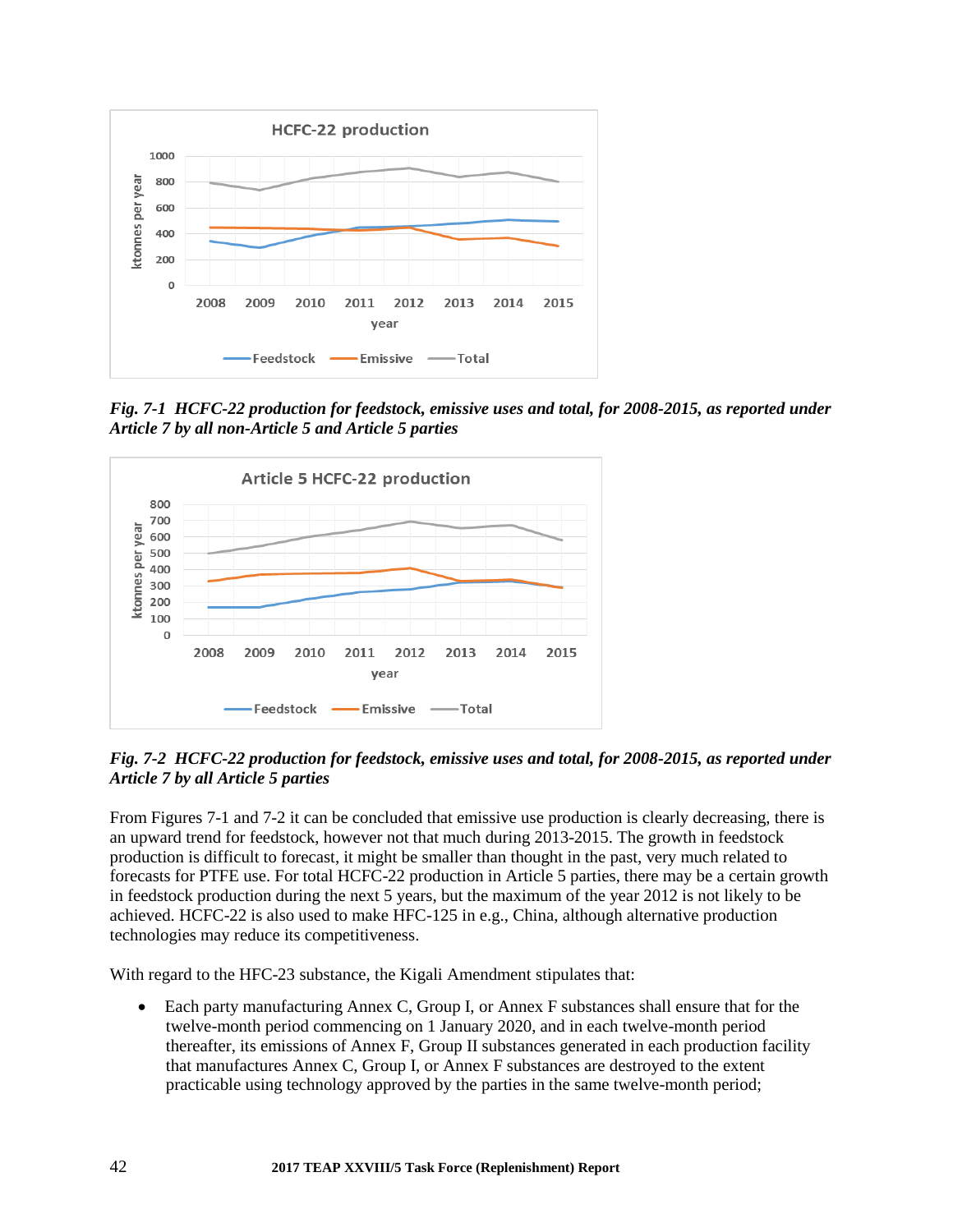- Emissions of Annex F, Group II substances generated in each facility that generates Annex C, Group I, or Annex F substances by including, among other things, amounts emitted from equipment leaks, process vents, and destruction devices, but excluding amounts captured for use, destruction or storage;
- Each Party shall provide to the Secretariat statistical data of its annual emissions of Annex F, Group II controlled substances per facility in accordance with paragraph 1(d) of Article 3 of the Protocol.

In decision XXVIII/2, parties request the Executive Committee to develop guidelines for financing the phase-down of HFC consumption and production. With regard to the production sector, the parties through decision XXVIII/2 requested the Executive Committee to make eligible the costs of reducing emissions of HFC-23, a by-product from the production process of HCFC-22, by reducing its emission rate in the process, destroying it from the off-gas, or by collecting and converting it to other environmentally safe chemicals. Such costs should be funded by the Multilateral Fund to meet the obligations of Article 5 parties. A further analysis of the expected mitigation and associated cost scenarios is given in sections 7.2 and 7.3.

The guidelines concerning the production of HFCs and all issues related to this production have first been discussed in April 2017 at ExCom-78. Final guidance where it concerns the funding of capital and operating costs for mitigation of HFC-23 is not yet clear, however, a range for the funding that would be required in the next triennium can be determined. In particular, it is noted that the control obligations related to HFC-23 are the earliest control obligations under the Kigali Amendment.

Paragraph 41 in ExCom document 77/70 for the ExCom-77 meeting in December 2016 mentions a number of issues related to HFC-23 mitigation. A document covering the key aspects related to HFC-23 was subsequently developed by the Secretariat and was published in March 2017 as UNEP/OzL.Pro/ExCom/78/9 ("Key aspects related to HFC-23 by-product control technologies").

## **7.2 HFC-23 by-product production**

A number of details on HFC-23 production and mitigation and how it has been dealt with in past years can be found in the Appendix to this chapter.

|                  | $HCFC-22$                         | HFC-23 generation |              | <b>HCFC-22</b> production lines |                     |                                 |                            |                                           |  |  |
|------------------|-----------------------------------|-------------------|--------------|---------------------------------|---------------------|---------------------------------|----------------------------|-------------------------------------------|--|--|
| <b>Country</b>   | production<br>$*(\text{mt/year})$ | (mt/year)         | Rate $(\% )$ | <b>Number</b>                   | With CDM<br>project | With<br>destruction<br>facility | With<br>recovery<br>system | <b>Without</b><br>destruction<br>facility |  |  |
| Argentina        | 2.446                             | 73                | 3.00         |                                 |                     | $\theta$                        | $\Omega$                   | $\theta$                                  |  |  |
| China            | 534,928                           | 13.602            | 2.54         | 32                              | 14                  | 16                              | $1**$                      |                                           |  |  |
| <b>DPR</b> Korea | 498                               | 15                | 3.00         |                                 | $\Omega$            | $\theta$                        | 0                          |                                           |  |  |
| India            | 53.314                            | 1,674             | 3.14         | $5 (or 6)$ ***                  | 5                   | $\theta$                        | 0                          | $\Omega$                                  |  |  |
| Mexico           | 4.729                             | 115               | 2.44         | $\mathfrak{D}$                  |                     | $\theta$                        | 0                          |                                           |  |  |
| <b>BR</b>        | 677                               | 20                | 3.00         |                                 | $\Omega$            | $\theta$                        | $\Omega$                   |                                           |  |  |
| Venezuela        |                                   |                   |              |                                 |                     |                                 |                            |                                           |  |  |
| <b>Total</b>     | 596.591                           | 15,499            |              | 42                              | 21                  | 16                              |                            | 4                                         |  |  |

#### *Table 7-2 Level of HFC-23 estimated in 2015 and destruction facilities in Article 5 countries (from ExCom 78/9)*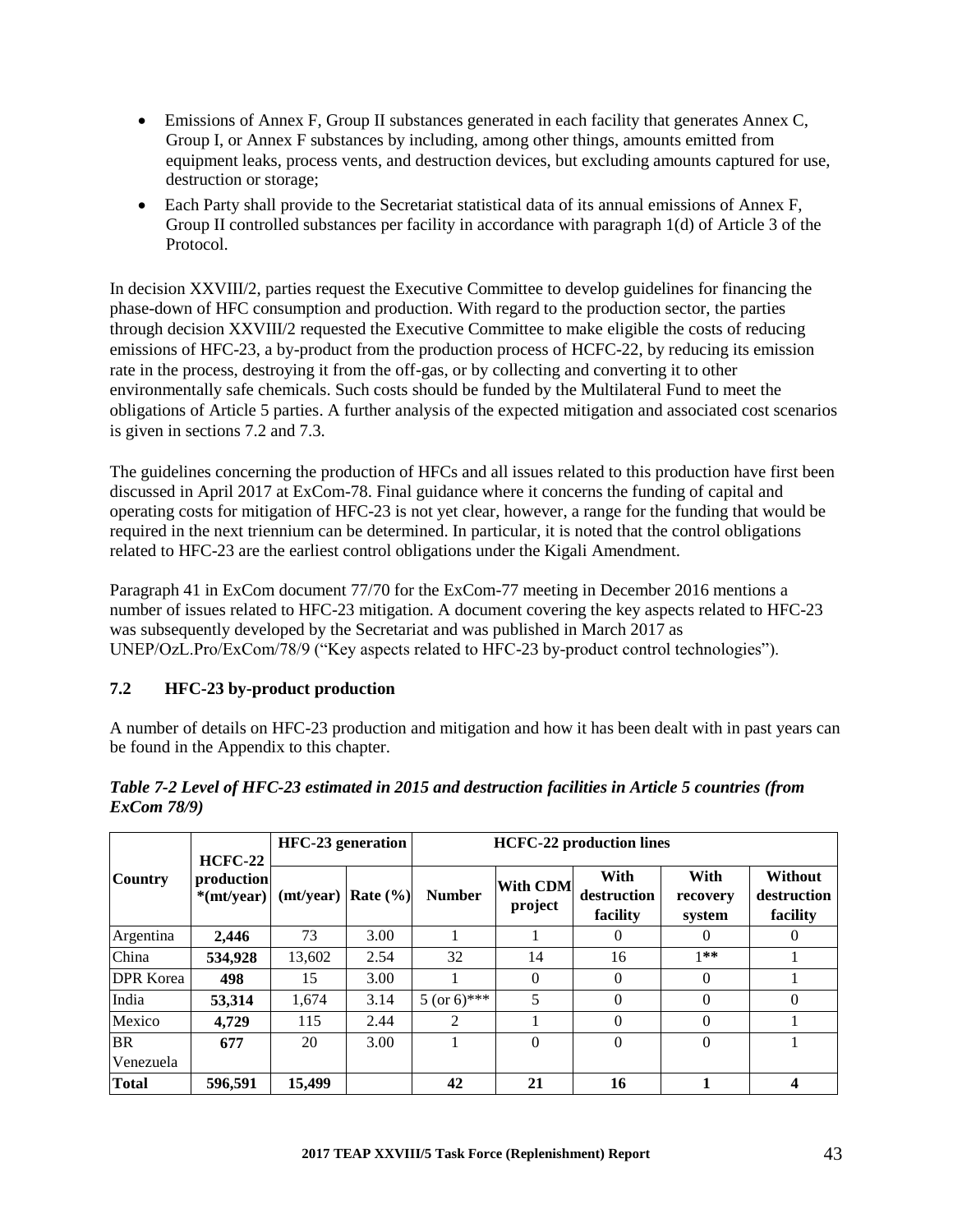The ExCom 78/9 document gives HCFC-22 production data reported under Article 7 for 2015 for six Article 5 countries, namely Argentina, China, Democratic People's Republic of Korea, India, Mexico, and Bolivarian Republic of Venezuela, and concludes that they manufactured almost 600 ktonnes of HCFC-22 for controlled emissive and feedstock uses. That document estimates the total amount of HFC-23 generated at 15,499 tonnes (see table below, reproduced from the ExCom document).

Of the six Article 5 countries that reported HCFC-22 production under Article 7 (see above), only China has an approved HPPMP. The issue of the eligibility funding the closure of swing plants continues to be under discussion at ExCom level. Given the present guidelines (except for the DPR Korea), the Article 5 producing countries are not eligible to receive funding from the Multilateral Fund for closure of HCFC-22 (swing) plants. The following can be mentioned for the various countries:

## *7.2.1 Argentina*

Data given mention that the HFC-23 generated in Argentina is about 3% of the HCFC-22 amount produced. It is being vented, where it was reported previously as vented under the CDM.

## *7.2.2 China*

| Table 7-3 Amounts of HCFC-22 produced in 2015 in various HCFC-22 production plants, as well as      |
|-----------------------------------------------------------------------------------------------------|
| the HFC-23 amounts stored and/or incinerated in 2015. The information is available from the Chinese |
| NRDC at NDRC at: http://qhs.ndrc.gov.cn/gzdt/201605/t20160527_805072.html                           |

| <b>Producer</b>                        | <b>HCFC-22</b><br>prod.<br>(ktonnes) | $HFC-23$<br>prod.<br>(tonnes) | <b>Incinerated</b><br><b>HFC-23</b><br>(tonnes) | <b>Comment</b>                                                         |
|----------------------------------------|--------------------------------------|-------------------------------|-------------------------------------------------|------------------------------------------------------------------------|
| <b>Shandong Dongyue</b><br>Chemical Co | 173.3                                | 3614                          | 1059                                            | 182 tonnes stored, two new<br>incinerators completed late 2015         |
| Zhengjiang Quhua Co                    | 49.2                                 | 1441                          | 1055                                            | 376 tonnes stored, new incinerator<br>completed in December 2015       |
| Jiangsu Meilan                         | 63.9                                 | 1827                          | 1418                                            |                                                                        |
| 3F Changsu                             | 40.9                                 | 1180                          | 1180                                            |                                                                        |
| ZhongHao ChenGuang                     | 17.2                                 | 474                           | 466                                             |                                                                        |
| Linhai Limin<br>Chemical (Zhejiang)    | 17.5                                 | 353                           | 615                                             | HFC-23 stored in the past<br>included                                  |
| Shandong ZhongFu                       | N/A                                  | N/A                           | N/A                                             | Data not available                                                     |
| Arkema Changshu<br>(Jiangsu)           | 30.7                                 | 576                           | 576                                             |                                                                        |
| Zhejiang Sanmei Chemical               | 14.4                                 | 368                           | $\theta$                                        | 350 tonnes sold, 18 tonnes stored,<br>incinerator compl. April 2016    |
| Jinhua Yonghe (Zhejiang)               | 12.0                                 | 240                           | $\boldsymbol{0}$                                | 165 tonnes sold, incinerator<br>completed in March 2016                |
| Zhejiang<br>Lanxi Juhua                | 20.6                                 | 618                           | $\boldsymbol{0}$                                | 144 tonnes sold, 44 tonnes stored,<br>incinerator compl. March 2016    |
| Jiangxi YingGuang<br>Chemical          | 0.0                                  | 0.0                           | $\boldsymbol{0}$                                | Incinerator under construction                                         |
| Jiangxi Sanmei Chemical                | 14.0                                 | 350                           | $\mathbf{0}$                                    | 194 tonnes sold, 41 tonnes stored,<br>without incinerator constr. plan |
| Sichuan Zigong Honghe<br>Chemical      | N/A                                  | N/A                           | N/A                                             | Data not available                                                     |
| Zhejiang Pengyou<br>Chemical           | 10.0                                 | 270                           | $\mathbf{0}$                                    | Incinerator completed in April<br>2016                                 |
| <b>Totals</b>                          | 463.7                                | 11311                         | 6369                                            |                                                                        |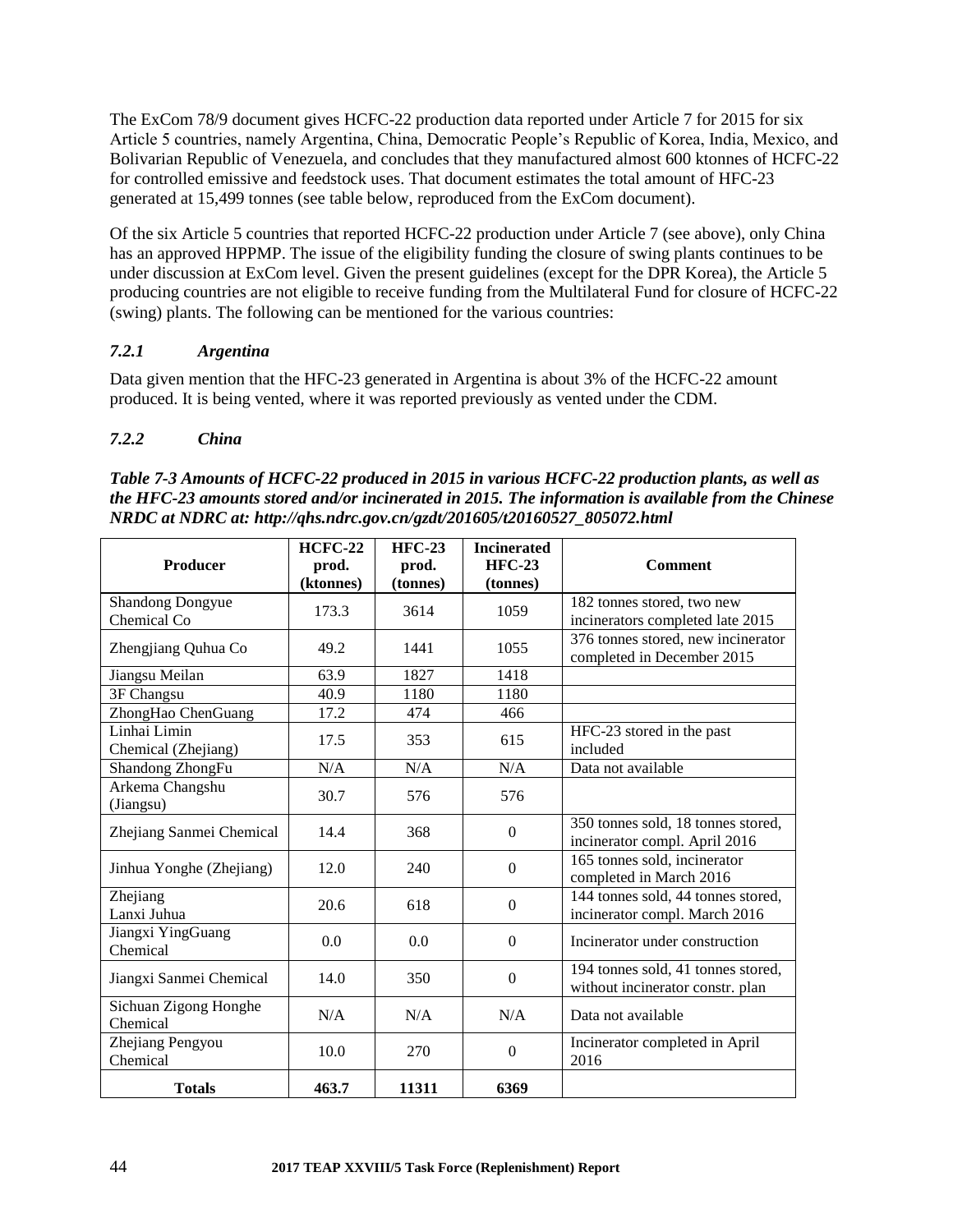China has a large number of HCFC-22 producing plants, of which a number of plants in operation for at least three years before 2004 were qualified for and equipped under the CDM with incineration units that incinerated part -- or the whole of the HFC-23 generated. In 2008, any new HCFC-22 lines built for use as a refrigerant were required by the Chinese government to have the capability to address HFC-23 and any new HCFC-22 production units for feedstock are required to destroy HFC-23 without subsidies related to capital investment or operating costs.

Table 7-3 gives 15 Chinese HCFC-22 production plants, of which 9 plants have an annual output between 0 and 40 ktonnes, 3 between 40 and 80 ktonnes; one has an annual output in the range of 150-200 ktonnes of HCFC-22. For two plants data are not available. Specific production data are given in the table, with a known total of 463.7 ktonnes. This is less than in the ExCom 78/9 table, because certain plant production lines are not reported (the amount in the ExCom 78/9 may also be overestimated; it may well be 22 ktonnes lower for 2015).

Article 7 reporting of HCFC-22 for emissive use and feedstock production by China amounts to about 514 ktonnes in 2015 (there is a difference of about 50 ktonnes with the amount mentioned in Table 7-2; 50 ktonnes may well have been produced in the two plants for which no data are available in Table 7-2). Based on the data in table 7-3, HFC-23 waste generation rates ranged from 2.9 to 1.9 per cent, with an average of 2.4 per cent; this is comparable to the data reported in ExCom 78/9, which indicated HFC-23 waste generation rates between 3.03 and 1.78 per cent for 29 production lines in 13 production facilities, with an average of 2.54 per cent.

With the support of the Government, the construction of 13 HFC-23 destruction facilities at 15 HCFC-22 production lines not covered by the CDM was started in 2014. The Government also has committed to subsidise the operating costs during the period 2014-2019 to encourage the operation of destruction facilities. The CDM lines have been in operation since their start up. Once all new destruction facilities are completed, 30 out of 32 production lines will be equipped with a destruction (incineration) facility. It is estimated that 45 per cent of the HFC-23 generated was destroyed in 2015; 10 per cent was collected, sold or stored for use; and 45 per cent was emitted. For 2016, a percentage between 60 and 70 is estimated for destruction; the collection cannot be estimated.

## *7.2.3 Mexico*

In Mexico, HFC-23 by-product from HCFC-22 production is partially emitted (and/or separated for a specific use), or destroyed. One destruction facility attached to one Quimibasicos plant (CDM project from 2006) was operated in 2015. The other plant (where it is not clear where it is located and whether the same destruction facility could be used for the HFC-23 amount generated here) is venting HFC-23 to the atmosphere. A HFC-23 waste generation of 2.44% has been reported.

## *7.2.4 India*

In India, 5 HCFC-22 production facilities have implemented a CDM project, of which two are still in operation (until April 2017 and October 2018). Once the CDM projects will expire for the production facilities, a newly issued order by the Indian Government specifies that the destruction facilities continue to be operated. It is not clear whether that would mean that operating costs would be eligible under the Multilateral Fund. For the funding requirement calculated in this report it has been assumed that they would.

There may also be a sixth facility in India (not taken into consideration) producing HCFC-22 for feedstock.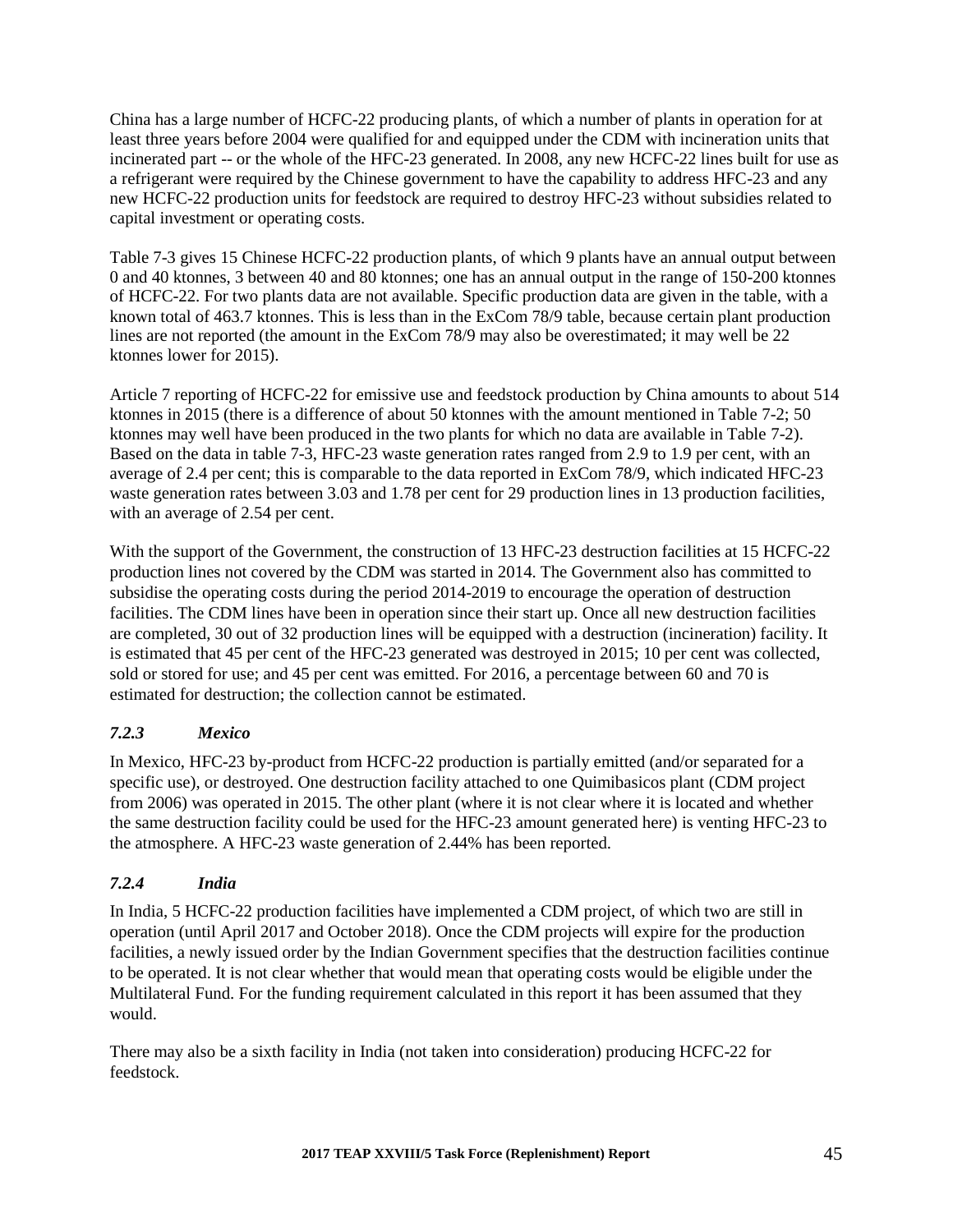## *7.2.5 Other Article 5 parties*

The HCFC-22 production facilities in the DPR Korea and the Bolivarian Republic of Venezuela (one each) have never had a CDM project and did never build destruction facilities. It can therefore be assumed that HFC-23 is vented at those two facilities at a 3% level of the HCFC-22 production. There is also production in the Republic of Korea but this has not been further considered here.

## **7.3 HFC-23 by incineration; investment and operating costs**

It will be difficult to give accurate numbers for future years, i.e., after the year 2020 (the first year in the Kigali Amendment), for capital and operating costs for HFC-23 mitigation.

This because:

- It is unclear what the HCFC-22 total production will be in the year 2020 and the years beyond, which very much depend on the increase (decrease) in production for feedstock, if any;
- It may be useful for certain existing plants to consider collection of HFC-23 rather than continuous destruction in an integrated system and transport to an incineration facility on- or off-site, however, costs for this operation are unknown as capital investment to improve the ability to collect HFC-23 may be needed to reduce emissions rates;
- It is unclear whether and when certain Article 5 production plants would consider closure, if they would become eligible for closure funds under the Protocol;
- Costs for investments for and operating costs of an incineration (thermal decomposition) plant vary widely;
- Neutralization and disposal costs or income generated by the acid waste stream will vary depending on local markets and the ultimate fate of the acid;
- Reduced HFC-23 generation through optimisation could further reduce operating costs for incineration and neutralisation.

An estimate of capital and operational costs is therefore given on the basis of the HFC destruction plants installed and the HFC-23 generated in 2015. This implies that it would concern 3 destruction facilities, and furthermore transport costs of HFC-23 to a destruction facility for two small production plants, as well as about 15.5 ktonnes HFC-23 generated per year (based on 575 ktonnes of HCFC-22).

Process optimisation is normally done to minimize the HFC-23 emissions; this is related to temperature, pressure, feed rates, catalyst concentration and catalyst renewal, where the latter is a very important factor in the production of HFC-23 as a percentage of HCFC-22. Non-Article 5 country producers are assumed to all have implemented either process optimization and/or thermal destruction to mitigate HFC-23 emissions. Process optimization will reduce generation rates to below 1.6 per cent of HCFC-22 production, but may require modifications to existing equipment and capital expenditure, as well as additional operating costs.

A report on an optimization project in China implemented under the stage I HPPMP is expected at the  $79<sup>th</sup>$ Executive Committee meeting. Specifically, implementation of the HPPMP for China includes technical assistance related to HFC-23 by-product control, and in particular an investigation on the mechanisms and technical feasibility of reducing the HFC-23 production ratio in HCFC-22 production through best practices. This technical assistance intends to reduce the HFC-23 by-product ratio through policy and technical measures.

The USEPA (global mitigation report of 2013) estimated the costs for installing and operating a thermal oxidizer with a technical lifetime of 20 years: capital cost is estimated to be approximately US\$ 4.8 million to install at an existing plant and US\$ 3.7 million to install as part of constructing a new plant,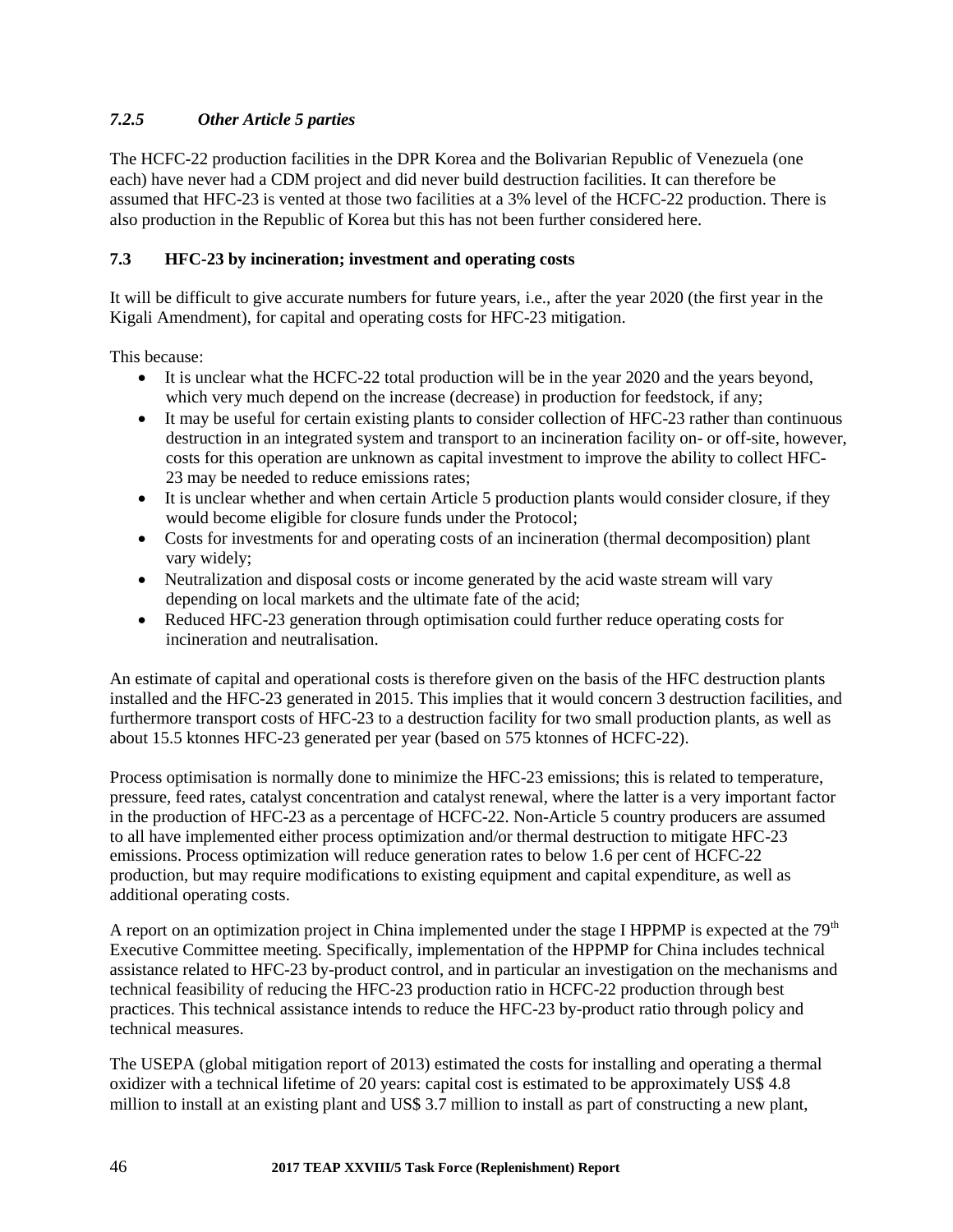operating and maintenance costs are approximately 2.0 to 3.0 per cent of total capital costs. Based on these assumptions, operating costs would be approximately US\$ 0.22/kg (following ExCom document 78/9). Values in this range, even somewhat higher, have been mentioned in discussions with manufacturers in non-Article 5 parties. Higher estimates have been given by others sources consulted, varying between incremental capital costs of US\$ 2-10 million for plants with a HCFC-22 production capacity of 10-50 ktonnes of HCFC-22 (China CDM report, IPCC-TEAP, 2005, manufacturers data) and as high as US\$ 6/kg (see ExCom document 78/9).

Based on the ranges given, this study estimates the cost of a new incinerator for existing facilities at US\$ 250,000-500,000 per year (based on a 20 years lifetime).

For the operating costs, a "best estimate" range of US\$ 0.5-1.5 per kg has been derived $^{13}$ . In this amount the costs for possible optimization of the process before HFC-23 mitigation would be included.

The above would imply (see above) a funding of US\$ 0.75-1.5 million for one year for three new facilities. For the operational costs (for 15.5 ktonnes of HFC-23 as mentioned in Table 8-2) a range of US\$ 7.75- 23.3 million would apply. This amount takes into account all operating costs for all Article 5 parties with HCFC-22 production, including those where subsidy programs are currently applied (PR China) or where an order (or regulation) to mitigate HFC-23 emission has entered into force (India).

To this amount the possible costs for the mitigation of 35 tonnes of HFC-23 from the facilities in DPR Korea and Venezuela would have to be added, but this is assumed to be small compared to the numbers mentioned for the range above. Costs for transport and incineration elsewhere could be assumed at US\$ 2.5 per kg, which would bring the total to US\$ 87,000 per year.

However, it may not be correct to consider the same HCFC-22 production amounts for emissive uses and for feedstock. One could assume that the emissive use production would decrease by 25% between 2015 and 2020 (the Montreal Protocol mandated reduction) and that feedstock production would increase by 10% based on the 2015 production. Since both amounts are comparable in the case of Article 5 countries it would mean that the operational costs would be lower in 2020, where the range of US\$ 6.4-19.1 million can be determined (from the range of US\$ 7.75-23.3 million above). Together with the annual investment costs as well as transport and incineration costs this would yield a total of US\$ 7.2-20.7 million for HFC-23 mitigation.

In order to prepare for operation of a few facilities (not in operation) to incinerate HFC-23, enabling activities at a value of US\$ 0.8 million are estimated.

*Table 7-4 Funding for HFC-23 mitigation activities for the triennium 2018-2020 (US\$ million)*

| <b>HFC-23</b> mitigation                     | 2018-2020    |
|----------------------------------------------|--------------|
| Enabling activities before 2020              |              |
| Capital and operating costs (year 2020 only) | 7.2-20.7     |
| <b>Total</b>                                 | $8.0 - 21.5$ |

 $\overline{\phantom{a}}$ 

<sup>13</sup> Based upon estimates from various studies, data from the ExCom 78/9 document, and information on investments and operational costs from several HCFC-22 manufacturers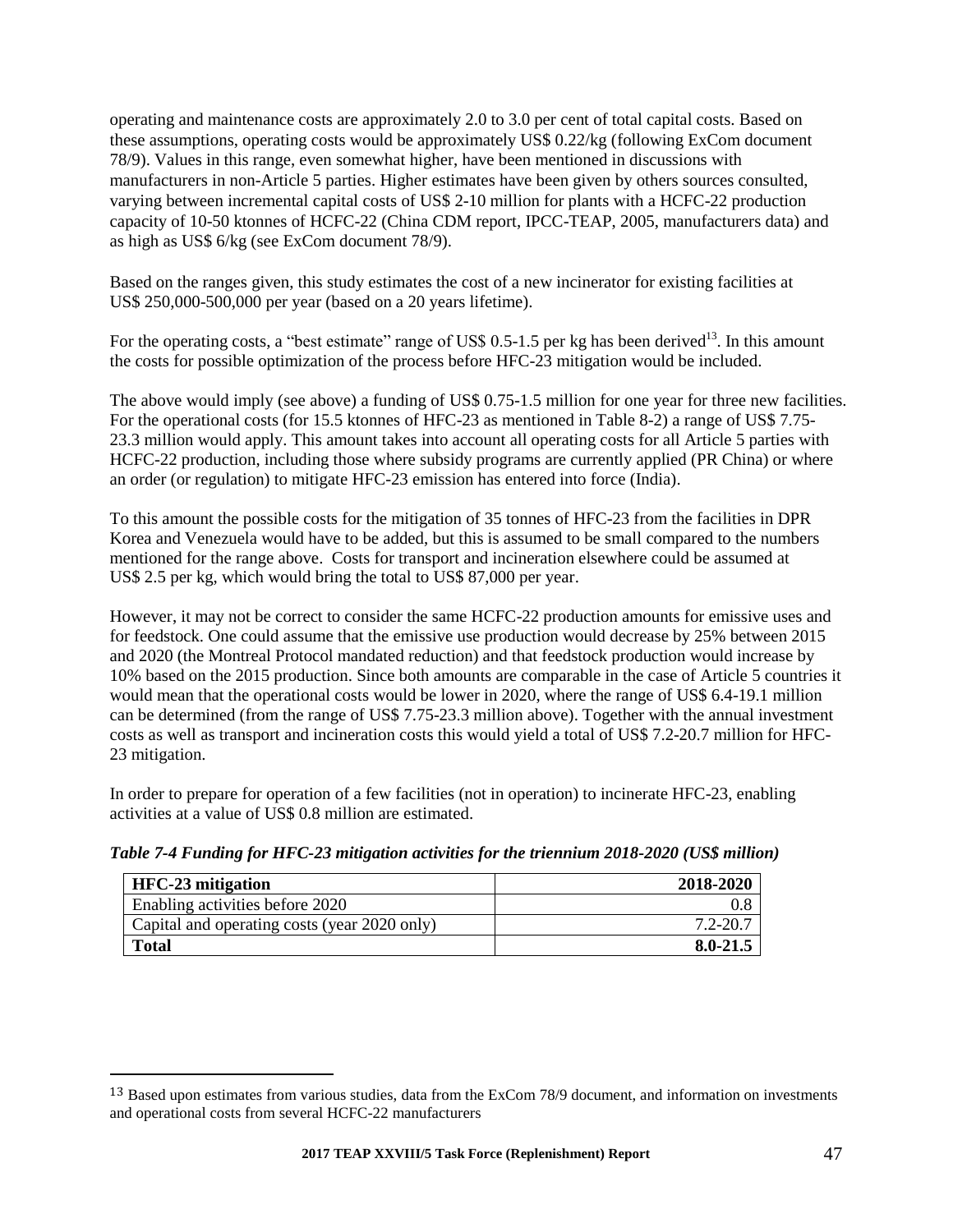## **Appendix to Chapter 7**

From the publication by Montzka (2010), one can take the following:

"HFC-23 (CHF3) is a potent greenhouse gas with a global warming potential (GWP) of 14,800 for a 100 year time horizon, that is an unavoidable by-product of HCFC-22 (CHClF2) production. HFC-23 is a relatively long-lived trace gas with a tropospheric lifetime of about 260–270 years…… The production of HCFC-22 for use as feedstock, however, is unrestricted. These two latter aspects of HCFC-22 production regulation have implications for the future production of the by-product HFC-23.

In contrast to the widespread industrial uses of HCFC-22, HFC-23 has limited industrial uses. These include use as feedstock in Halon-1301 (CBrF3) production (nondispersive), in semiconductor fabrication (mostly non-dispersive), in very low temperature (VLT) refrigeration (dispersive) and in specialty fire suppressant systems (dispersive). Thus the bulk of the co-produced HFC-23 was historically considered a waste gas that has been and often continues to be vented to the atmosphere. Since the 1990s, some HCFC-22 producers in the developed countries have voluntarily reduced HFC-23 emissions by process optimization and/or incineration. Based on historical trends, McCulloch in 2004 concluded that "approximately half of the HFC-23 co-produced with HCFC-22 in the developed world is abated". Under the Clean Development Mechanism (CDM) of the United Nations Framework Convention on Climate Change (UNFCCC) 19 HCFC-22 production plants in five developing countries were approved for participation as CDM projects. These countries have reportedly incinerated the HFC-23 co-produced during 2007–2008 from 43-48% of the developing world's HCFC-22 production (Montzka, 2010). Typical HFC-23/HCFC-22 co-production ratios, often referred to as the waste gas generation ratio "w", range from 0.014 in optimized processes to upwards of about 0.04. This co-production relationship of HFC-23 and HCFC-22 provides a unique constraint in evaluating their emission and production trends as HFC-23 may act as a tracer of HCFC-22 production while the fate of HCFC-22 involves a more convoluted path of various end-uses and different release rates. To the extent that HCFC-22 production, waste gas generation ratio and HFC-23 incineration are known, a bottom-up emission history for HFC-23 can be derived. This is not subject of this section, however, has been important in deriving emissions from atmospheric abundance measurements.

To investigate the response of HFC-23 emissions to HCFC-22 production and recent HFC-23 emission abatement measures, a bottom-up HFC-23 emission history was constructed for comparison with our topdown HFC-23 emission history. The bottom-up history relies on HCFC-22 data provided by UNEP up to 2008, on HFC-23 data provided by UNFCCC for developed countries emissions to 2008, on CDM HFC-23 incineration monitoring reports for 2003-2009 and on annual HFC-23/HCFC-22 co-production ratios for developing countries deduced from these CDM reports. The top down versus bottom-up HFC-23 emission history comparison shows agreement within stated uncertainties for all years, with particularly close agreement during 1995-2005. The bottom-up history shows small, statistically insignificant departures to lower values in 2006 and 2008. Overall, this level of agreement supports a reasonable confidence in the HFC-23 emission data reported to the UNFCCC for developed countries and for HFC-23 incineration data reported by CDM projects, and for data reported to UNEP under Article 7 of the Montreal Protocol. In the 1990s, HFC-23 emissions from developed countries dominated all other factors controlling emissions, and thereafter they began to decline to an eventual six-year plateau. From the beginning of that plateau, the major factor controlling the annual dynamics of global HFC-23 emissions became the historical rise of HCFC-22 production for dispersive uses in developing countries to a peak in 2007. But incineration via CDM projects became a larger component during 2007-2009, reducing global HFC-23 emissions despite both a high HCFC-22 dispersive production and a rapidly rising feedstock production, both in the developing world. In the near future, the controlling factor determining whether